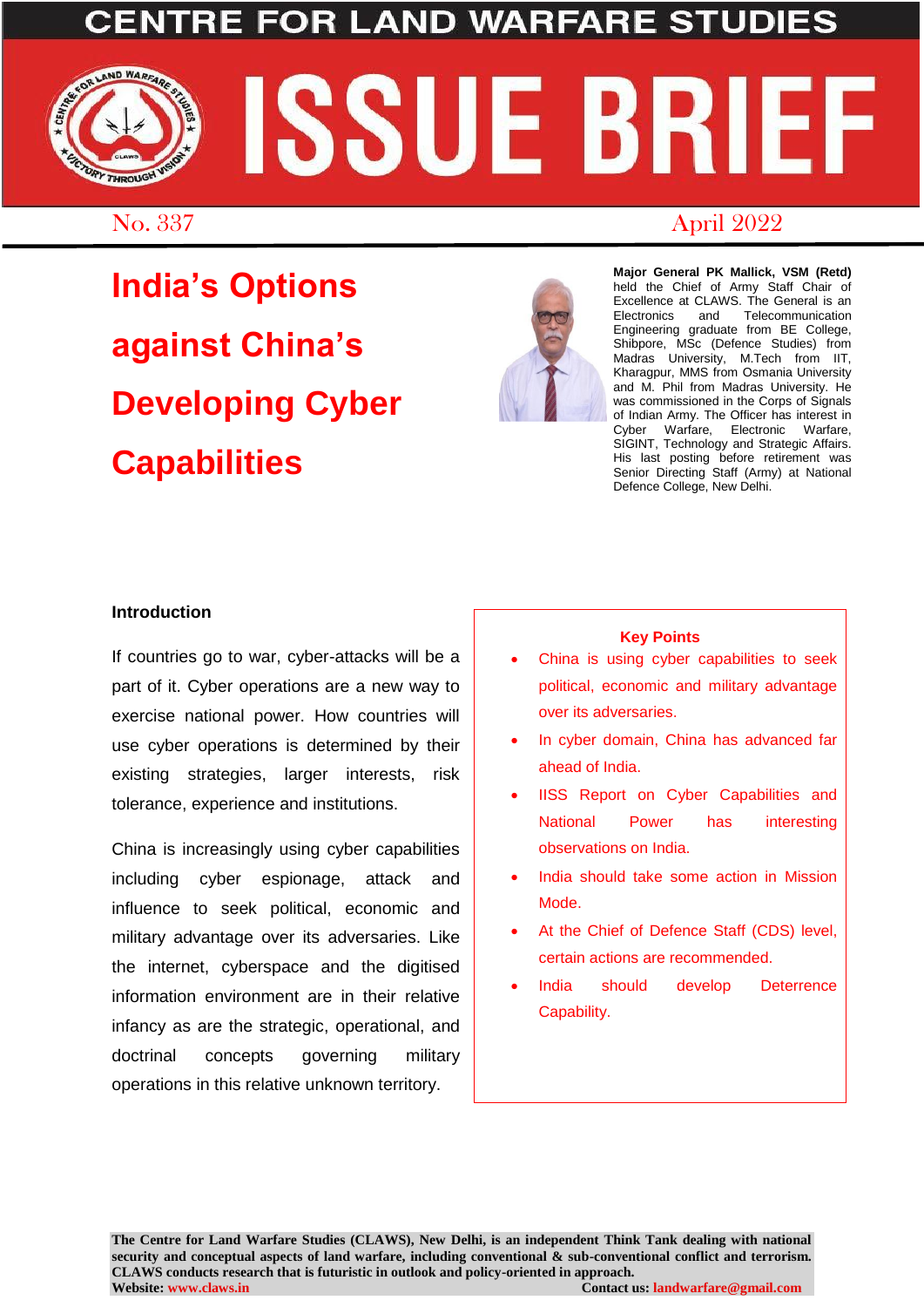In cyber and space domains, China has advanced far ahead of India. With India's software development capabilities and human resources, it should have taken the lead in these areas. However, it should now catch up fast.

India has taken some baby steps by establishing the Defence Cyber Agency, a precursor to the Cyber Command. Indian Armed Forces could have leapfrogged from the present state to cyber command, keeping in view the fast changes in the cyber domain. They have taken the evolutionary approach. Knowing how bureaucracy, including military bureaucracy, works this may not be a bad idea.

#### **IISS Report on Cyber Capabilities and National Power**

The recent International Institute for Strategic Studies (IISS) Report on Cyber Capabilities and National Power has interesting observations on India. These are: 1

- India has made only 'moderate progress' in developing its policy and doctrine for cyberspace security.
- India's approach towards institutional reform of cyber governance has been 'slow and incremental'.
- The 'private sector' has moved more quickly than the government in promoting national cyber security.
- India is 'visible and active' in cyber diplomacy. However, it cannot be counted among the leaders on global norms. India prefers to engage with leading states to make productive and practical arrangements.
- India's offensive cyber capability is 'Pakistan focused' and regionally effective. It is not focused on China.
- India's best chance of advancing to the second tier is by 'harnessing' its great digital industrial potential and adopting a whole-of-society approach to upgrade its cyber security.
- Since the early 2000s, India's cyber command-and-control structure has been under development but remains 'decentralised'.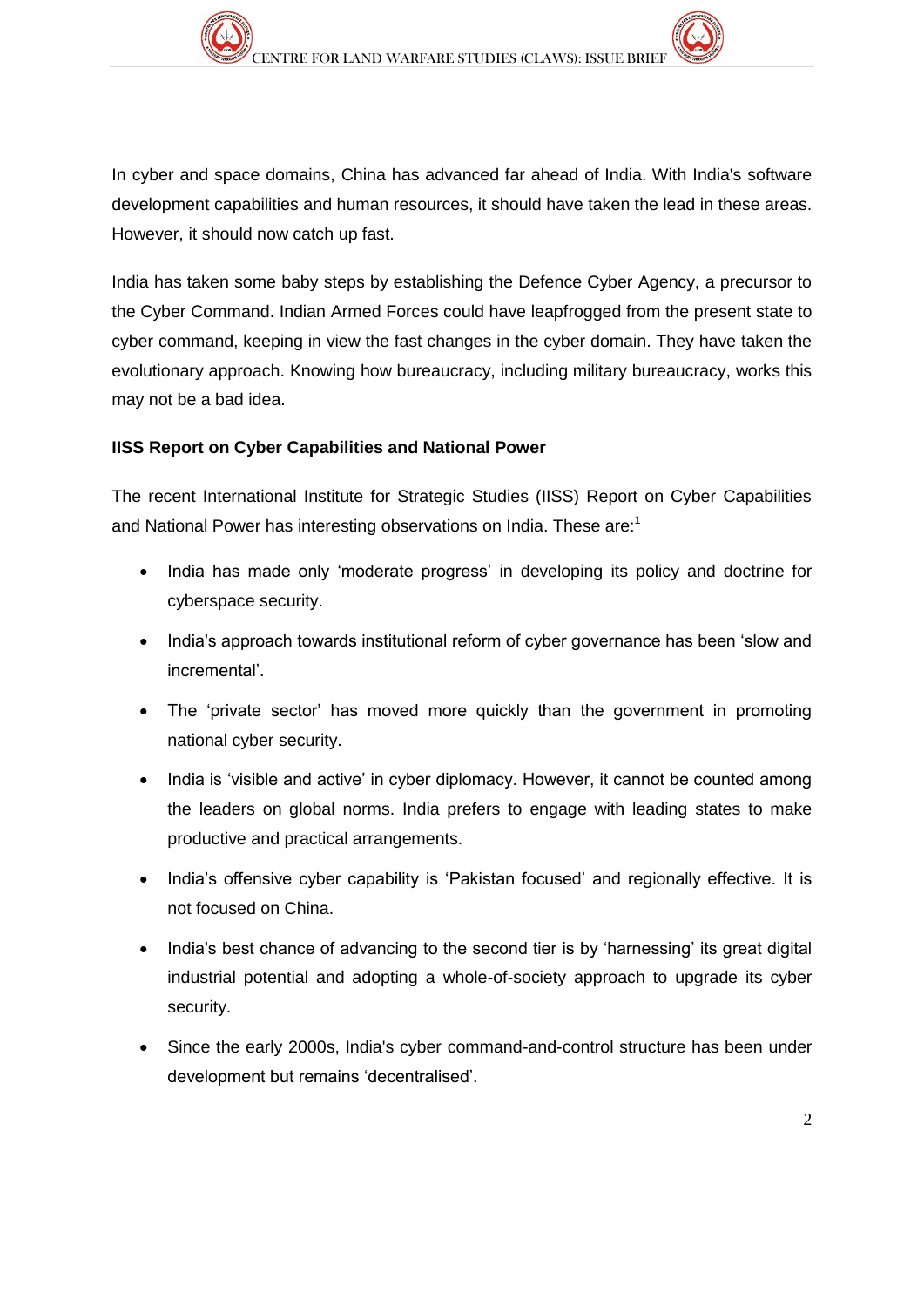- Cyber security powers are spread across various agencies, with reports of 'overlapping competencies' and 'bureaucratic turf wars'.
- The Intelligence Bureau (IB), Research and Analysis Wing ( R&AW) and Defence Intelligence Agency (DIA) each represent a part of India's cyber intelligence capability. They are all 'heavily reliant', for core capability, on the technical intelligence agency― the National Technical Research Organisation (NTRO). Various parts of the Ministry of Home Affairs, including the Cyber Crime Wing and Central Forensic Science Laboratory, are also important sources of cyber intelligence.
- India's cyber intelligence reach is weak. It relies on partnerships with U.S, U.K. and France for a higher level of cyber situational awareness.
- The infrastructure is mainly built from imported equipment at the heart of India's digital economy.
- Almost all the country's most popular mobile applications were designed abroad. One exception is Aarogya Setu, the Indian government's COVID-19 contact-tracing app.
- India has been the victim of cyber attacks frequently, including on its critical infrastructure— a significant proportion of them has been attributed to China or Pakistan. CERT-In reported that there were more than 394,499 incidents in 2019, and 2020 saw an upswing in attacks from China.<sup>2</sup>
- The majority of cyber incidents flagged by CERT-In, appear to have been espionage attempts. However, they could have resulted in severe damage to the integrity of Indian networks and platforms.
- India had the second-highest number of Ransomware attacks in the world in 2020.
- Because of stringent guidelines from the Reserve Bank of India (RBI), the financial sector is more secure than other areas of the Indian economy.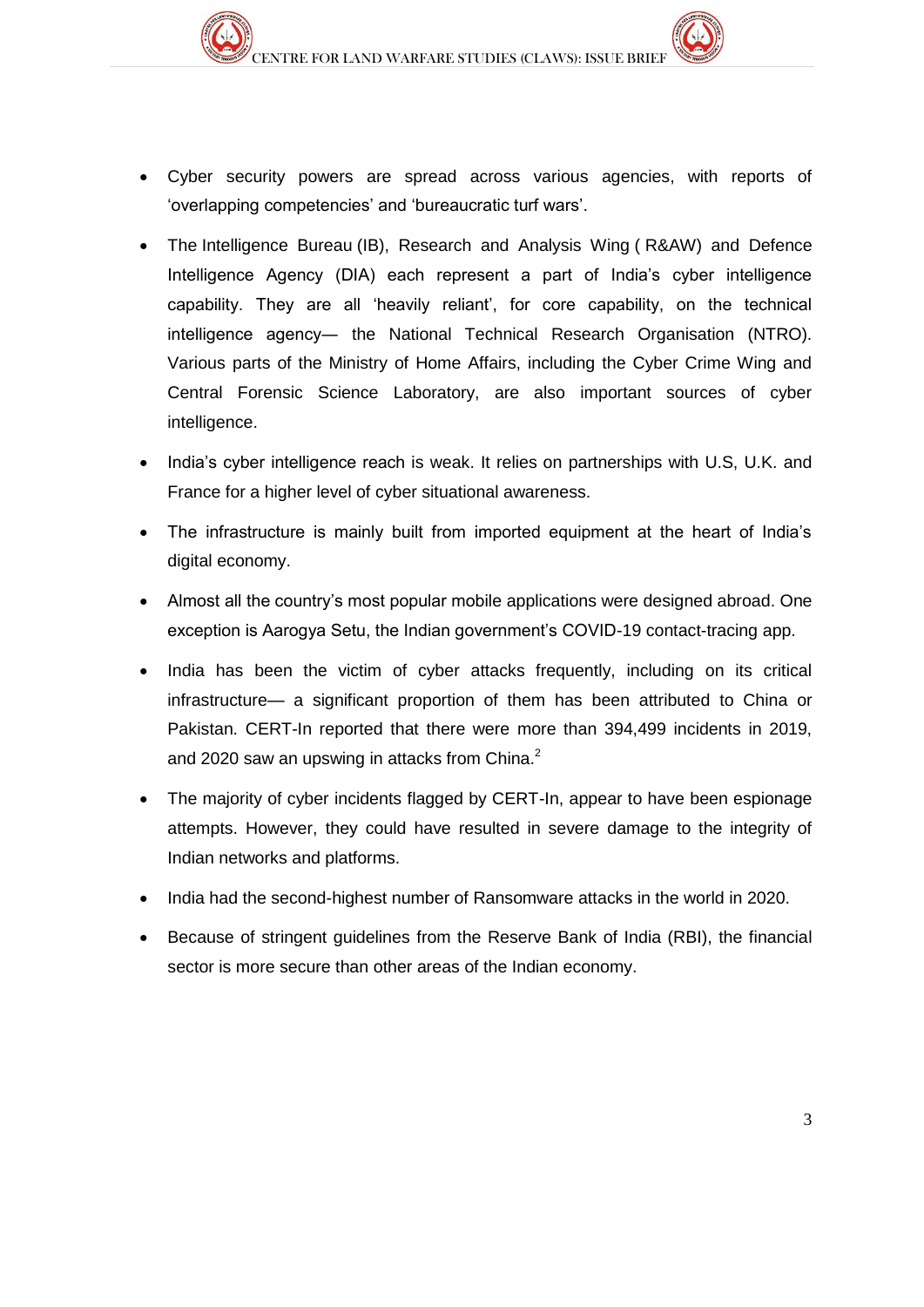#### **Cyber Security**

Everything is not bad in the cyber domain in India. As per the Global Cyber security Index (GCI), an initiative of the International Telecommunication Union (ITU), India was ranked  $47<sup>th</sup>$ out of 175 countries in the International Telecommunication Union's 2018 GCI, well behind its geopolitical rival— China  $(27th).$ <sup>3</sup>

However, in the latest 2020 GCI, India is ranked 10th while China is ranked  $33^{\text{rd}}$ .

| <b>Country Name</b>           | <b>Score</b> | Rank           |
|-------------------------------|--------------|----------------|
| United States of<br>America** | 100          |                |
| United Kingdom                | 99.54        | 2              |
| Saudi Arabia                  | 99.54        | $\overline{2}$ |
| Estonia                       | 99.48        | 3              |
| Korea (Rep. of)               | 98.52        | 4              |
| Singapore                     | 98.52        | 4              |
| Spain                         | 98.52        | $\overline{4}$ |
| <b>Russian Federation</b>     | 98.06        | 5              |
| <b>United Arab Emirates</b>   | 98.06        | 5              |
| Malaysia                      | 98.06        | 5              |
| Lithuania                     | 97.93        | 6              |
| Japan                         | 97.82        | 7              |
| Canada**                      | 97.67        | 8              |
| France                        | 97.6         | 9              |
| India                         | 97.5         | 10             |

#### **Figure 1: GCI results: Global score and rank**

*Source:<https://www.itu.int/epublications/publication/global-cybersecurity-index-2020/en/>*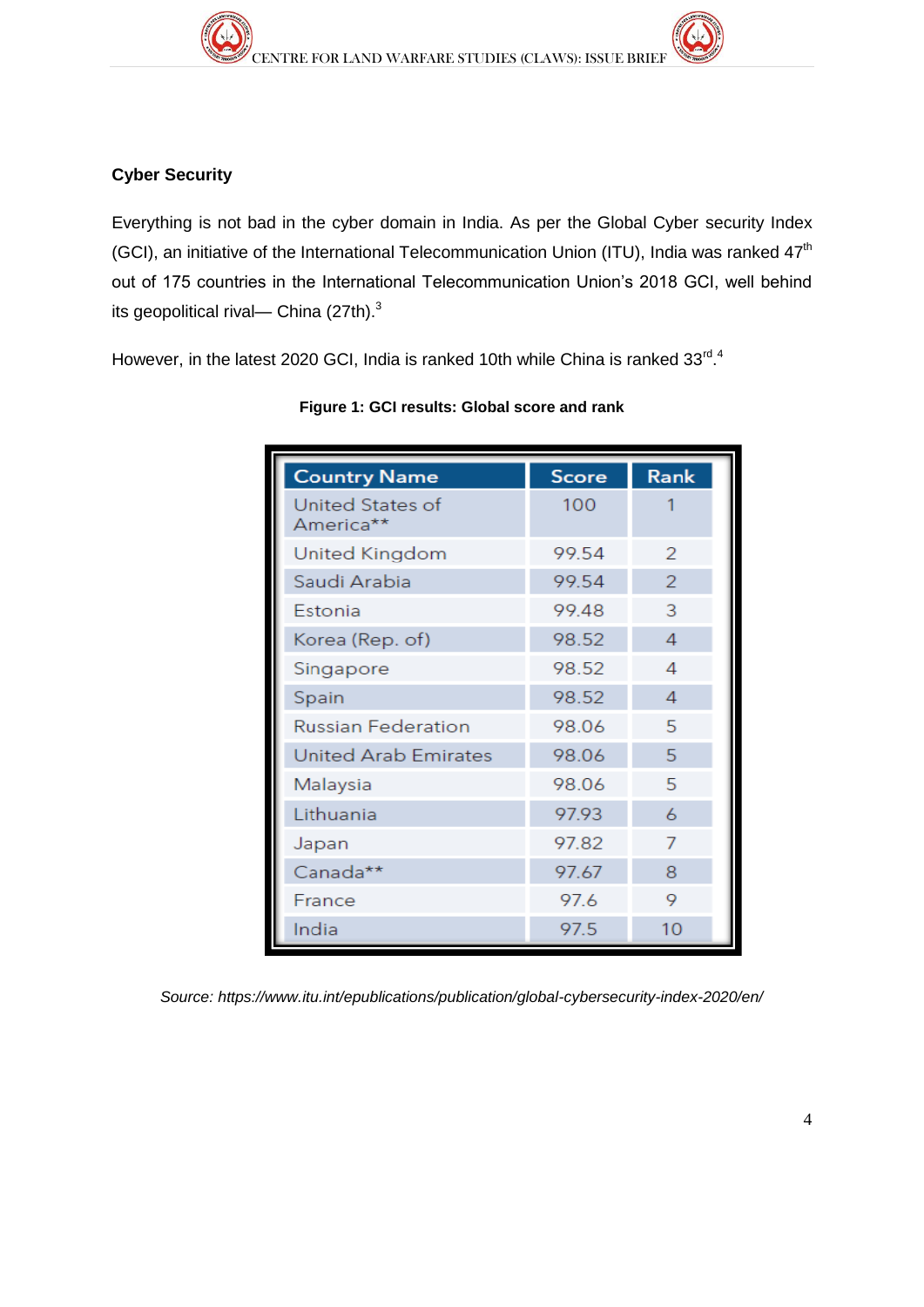India can learn from the Israeli theoretical and practical approaches to cyber security experience. These are:<sup>5</sup>

- A National Concept of Operation to Deal with Cyber-attacks and Attackers as part of an overall National Cyber Strategy
- An operational Central Cyber Agency for National Cyber Defence
- Enhancing National Robustness
- Establishing a Cyber Eco-System of Industry, Academia and Human Capital
- Cyber Commando. Assembling Small Elite Teams to Tackle Tough Techno-Operational Problems
- Dealing with Attackers, not only Attacks.

The following is recommended for the defence of our networks:<sup>6</sup>

- Removes Barriers to threat information sharing between Government and the private sector.
- Modernise and implement stronger cyber security standards in the Government.
- Improve software supply chain security.
- Establish a cyber safety review board to analyse following a significant cyber incident and make concrete recommendations for improving cyber security.
- Create a standardised procedure for responding to cyber security vulnerabilities and incidents.
- Improve investigative and remediation capabilities.

#### **Cyber Warfare**

In a report published by Belfer Center for Science and International Affairs Harvard Kennedy School, China is ranked second in the National Cyber Power Index, behind only the US. In contrast, India is ranked  $21<sup>st</sup>$  of the 30 countries analysed.<sup>7</sup>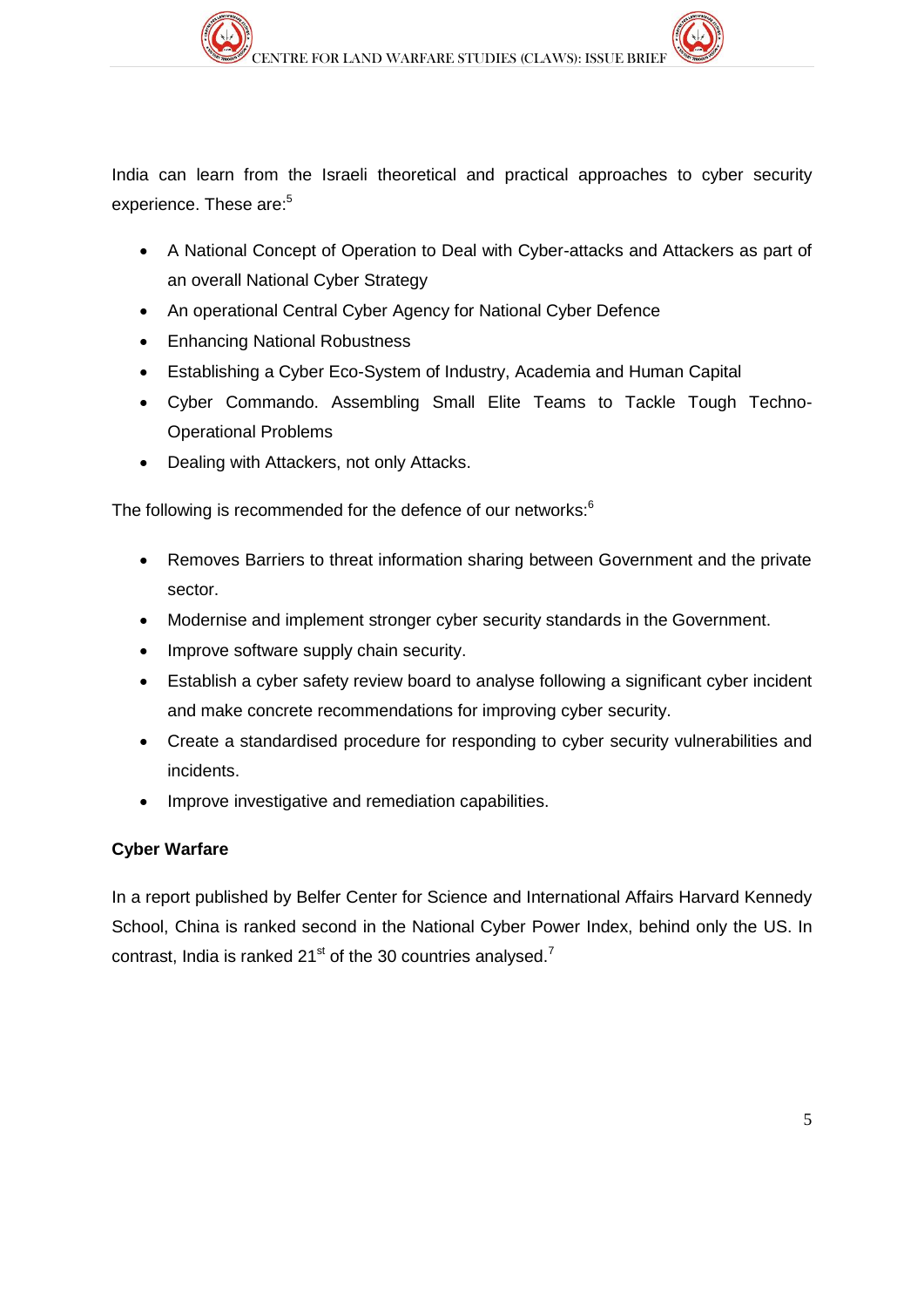

**Figure 2: NCPI 2020: Most Comprehensive Cyber Powers**

*Source: [https://www.belfercenter.org/sites/default/files/2020-09/NCPI\\_2020.pdf](https://www.belfercenter.org/sites/default/files/2020-09/NCPI_2020.pdf)*

India's offensive cyber capabilities have been shown as under.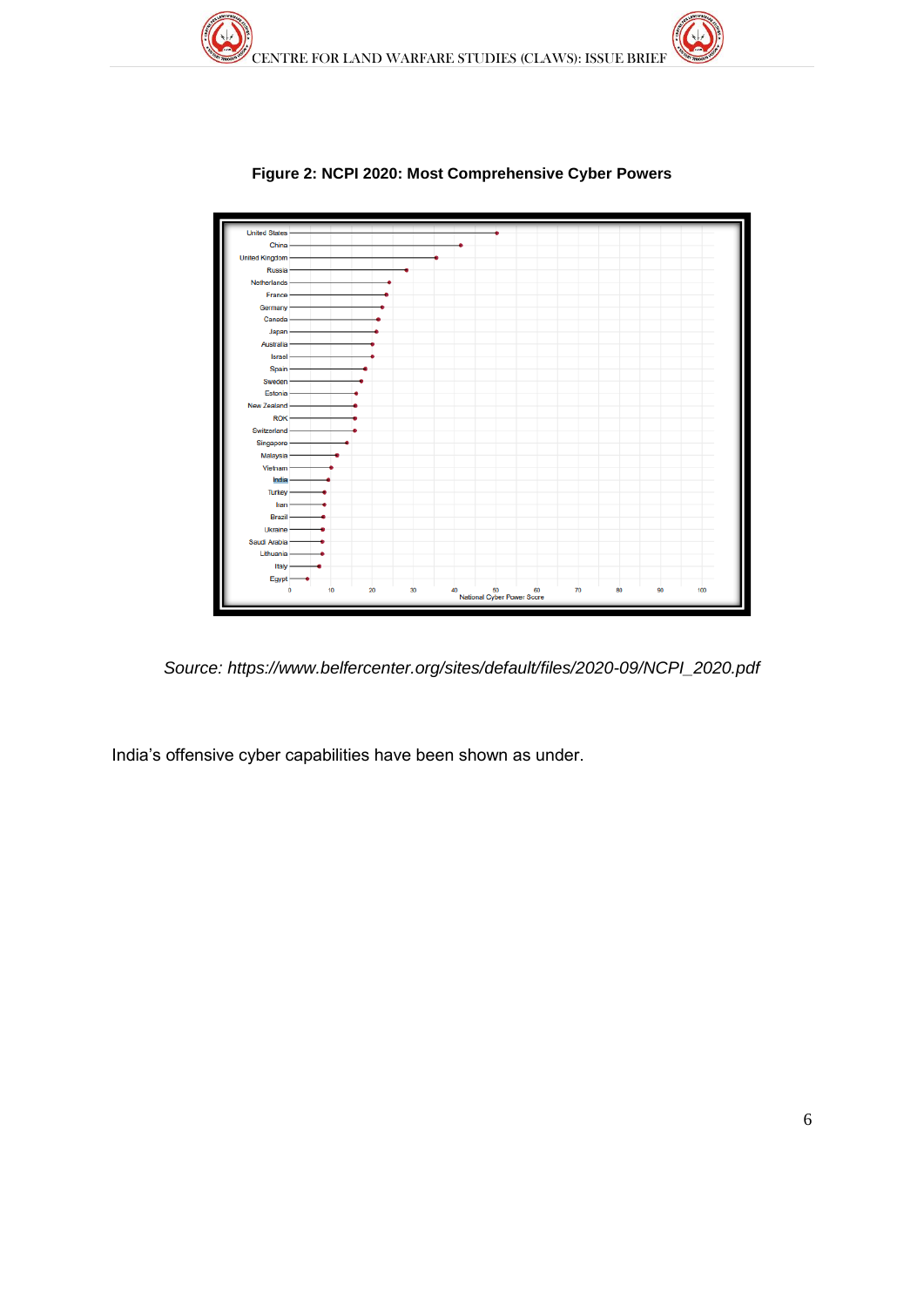

**Figure 3: India's Offensive Capability Position**

*Source: [https://www.belfercenter.org/sites/default/files/2020-09/NCPI\\_2020.pdf](https://www.belfercenter.org/sites/default/files/2020-09/NCPI_2020.pdf)*

India has been placed under the category of Lower Capability & Lower Intent. Countries that fall into this category either are not actively developing the capability and intent to project power in cyberspace or have not published sufficient information on their cyber strategy, cyber attacks attributed to them, or capabilities.

China is an acknowledged master in cyber espionage activities. In addition to traditional state espionage, Chinese hackers are said to be stealing intellectual property from every significant Fortune 500 company, American research laboratories and think tanks worth trillions of dollars. According to FBI Director Christopher Wray, there are more than 2,000 open espionage cases currently directed by Beijing to support economic and technology goals.<sup>8</sup>

Chinese hackers have taken everything, from the designs of the next F-35 fighter jet to the Google code, the US smart grid and the formulas for Coca-Cola, Benjamin Moore paint and Microsoft Exchange Server.<sup>9</sup>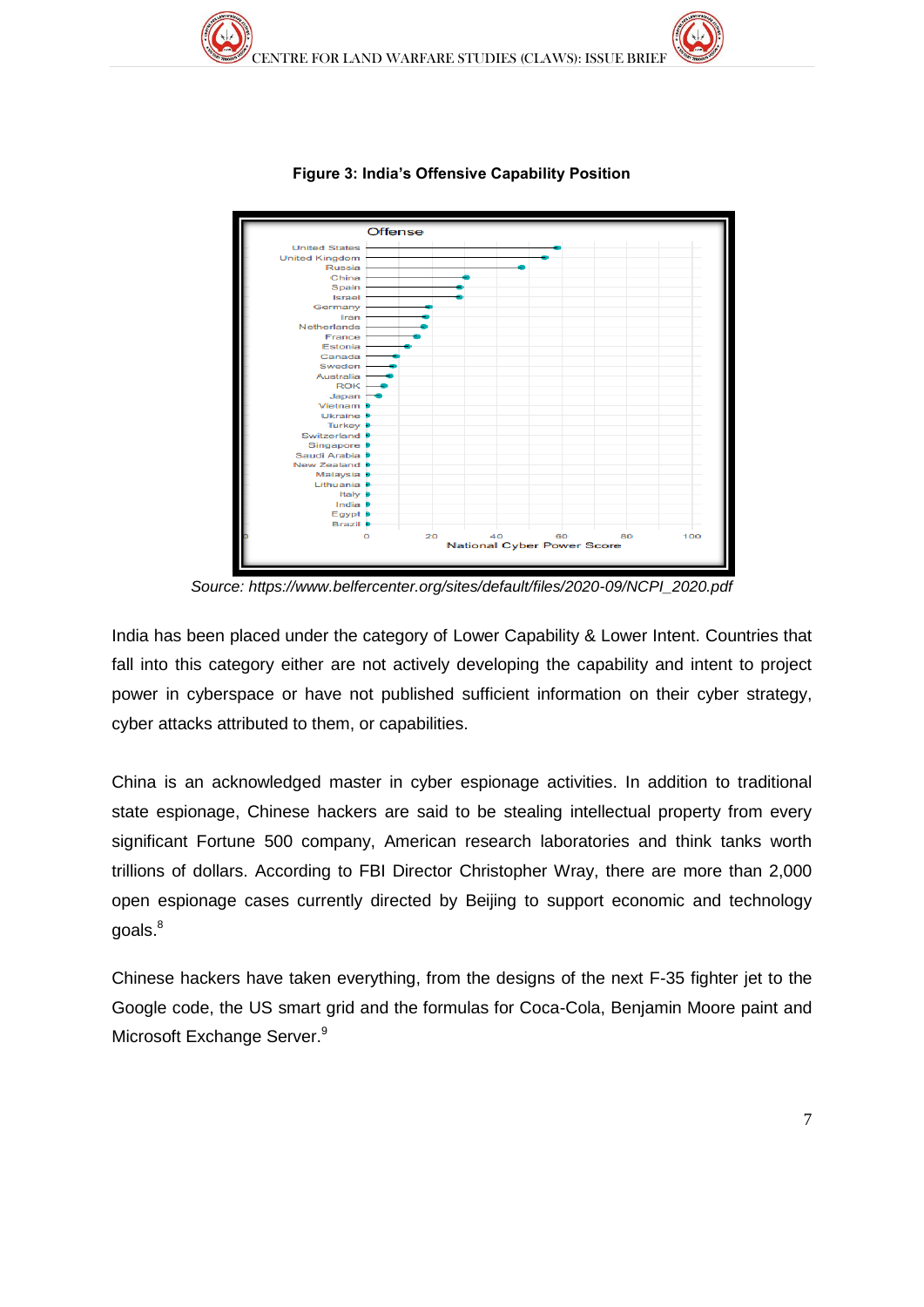In the recent report of The US intelligence community (IC) on Annual Threat Assessment, the report raises concerns about China's ability to disrupt the United States' critical infrastructure; warning that "China almost certainly is capable of launching cyber attacks that would disrupt critical infrastructure services within the United States, including against oil and gas pipelines and rail systems.<sup>10"</sup> If China can break through the reasonably good cyber network defences of these organisations, then it can be logically assumed that Chinese malware are present in most of India's critical information infrastructures.<sup>11</sup>

It is true that China has not shown its hand in carrying out offensive cyber operations against India. But, the only distinction between computer network exploitation and attack is the attacker's intent, as the malware is already inside your network. The skill sets required to penetrate a network for intelligence collection purposes and offensive action are the same.

Several measures have been initiated to improve the cyber defence of important infrastructures. However, some reality checks are worrisome. The September 2019 cyber exploitation by North Korean cyber criminals in India's largest civil nuclear facility— the Kudankulam Nuclear Power Plant in Tamil Nadu, highlighted the vulnerabilities of Indian nuclear power plants. These nuclear installations do not fall under the National Critical Information Infrastructure Protection Centre and have not been audited by them.<sup>12</sup> If a cybercrime team from North Korea can penetrate India's largest nuclear facility, surely statebacked cyber attacks can cause much more damage.

Many of India's extremely sensitive and critical networks are not audited by any agency but are self-audited, including the intelligence agencies, armed forces, Defence Research and Development Organisation (DRDO), defence public sector undertakings and the Ordnance Factory Board units. There is an urgent need to put these organisations under some cyber audit mechanism.

**Indian Cyber Players.** Indian cyber exploitation actions have come under increasing attention. The Daily Swig, a website that gives the latest cyber security news from around the world, has provided the following information about Indian hacker groups:  $13$ 

• Indian cyber espionage differs from other top state-sponsored threats, like those of Russia and China, in their attacks' less ambitious geographic scope.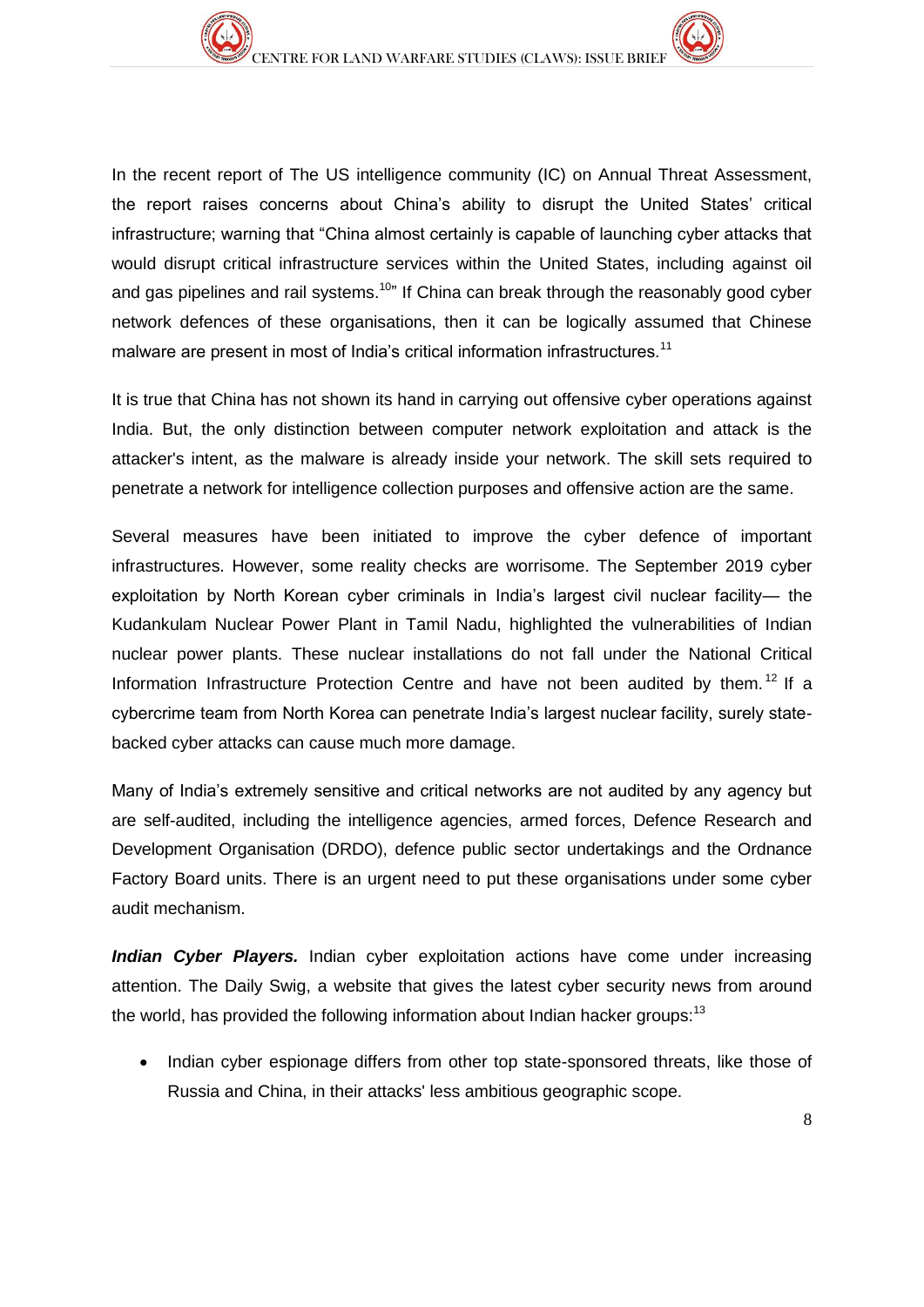- India has less mature cyber warfare tools and capability than the 'Big Six' China, North Korea, Russia, Israel, UK and US At this stage, they cannot call on a cache of zero-day exploits to utilise. They use reasonably practical techniques such as decoy documents containing weaponised macros. It may change over time since their capability is growing.
- The level of sophistication of these groups affiliated with India can vary. Few have shown a high level of sophistication in using advanced custom-built tools or advanced exploits.
- The level of sophistication is not always linked with the group's operation or goals' success rate. At times, simple social engineering attacks delivering a known commodity malware can be enough to get the threat actors what they want.
- There is no shortage of people with advanced technical skills in India.

*Recent Attacks by Indian Hacker Groups.* The cyber espionage entity known as Side Winder has been highly active since 2012. A report by AT&T Alien Labs shows that most of Side Winder's activity is heavily focused on South Asia and East Asia, likely to be supporting Indian interests.

Recorded Future observed that suspected Side Winder targeted Chinese military and government entities in 2020. Side Winder APT group used the 'Binder Exploit' to attack mobile devices and used lure files related to Covid-19.<sup>14</sup>

Cyber security company Trend Micro stated, "While tracking the activities of the Side Winder group, which has become infamous for targeting the South Asia region and its surrounding countries, we identified a server used to deliver a malicious LNK file and host multiple credential phishing pages. We learned that these pages were copied from their victims' webmail login pages and subsequently modified for phishing. We believe further activities are propagated via spear-phishing attacks".<sup>15</sup>

In an interesting development, China has accused India of hacking China's defence and military units and state-owned enterprises.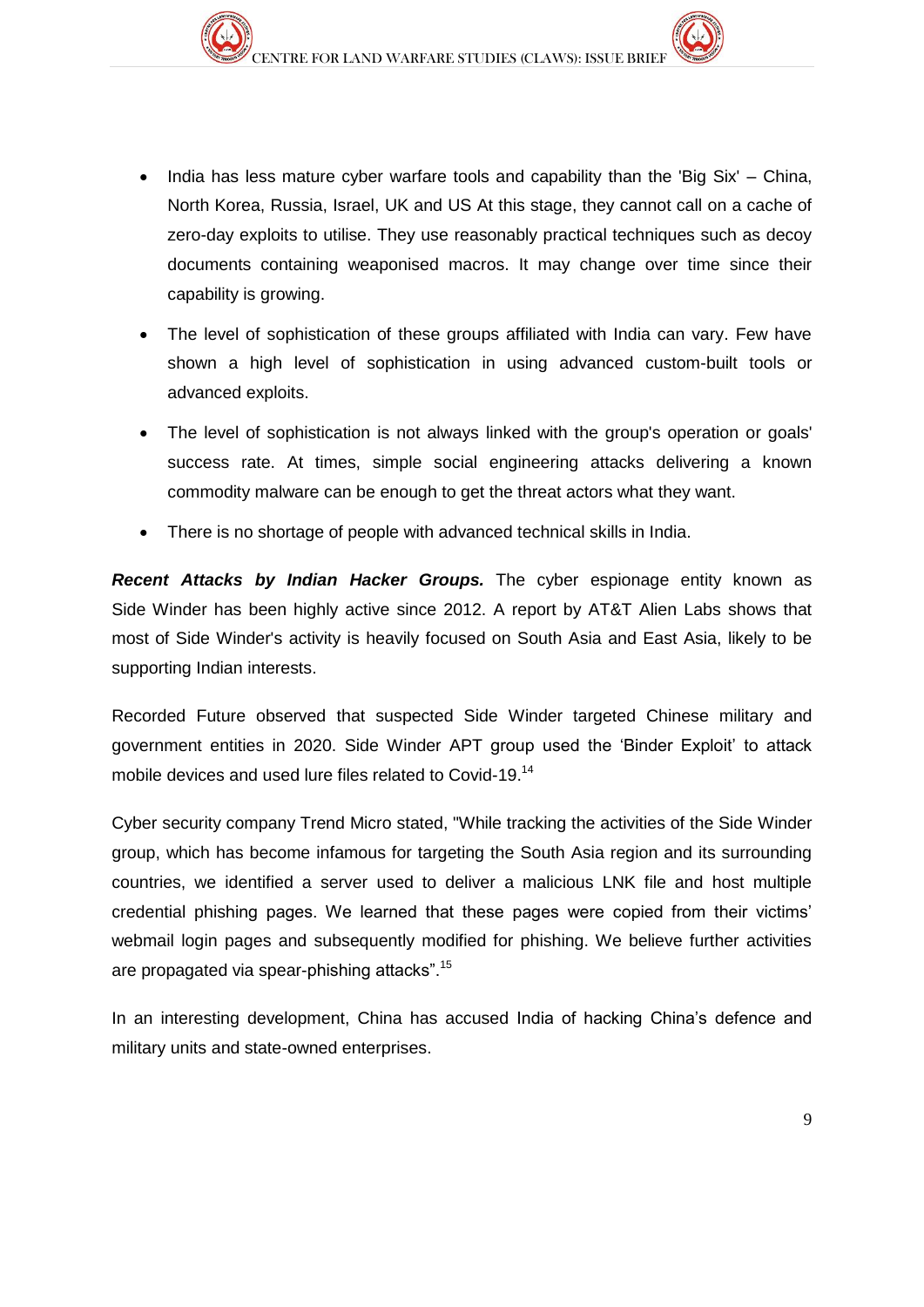

**Figure 4: Cyber Attacks from SA Regions targeting China**

*Source:<https://www.globaltimes.cn/page/202111/1238218.shtml>*

One of China's well-known cyber security companies— Antiy Labsin, in a statement to the *Global Times* stated "Since March, we have detected several phishing activities targeting government, defence and military units, as well as state-owned enterprises in China, Pakistan, and Nepal. The organisation behind the attacks is from India, and its activities can be traced back to as early as April 2019. So far, more than 100 phishing fake websites created by the organisation have been detected by Antiy Labs<sup>16</sup>".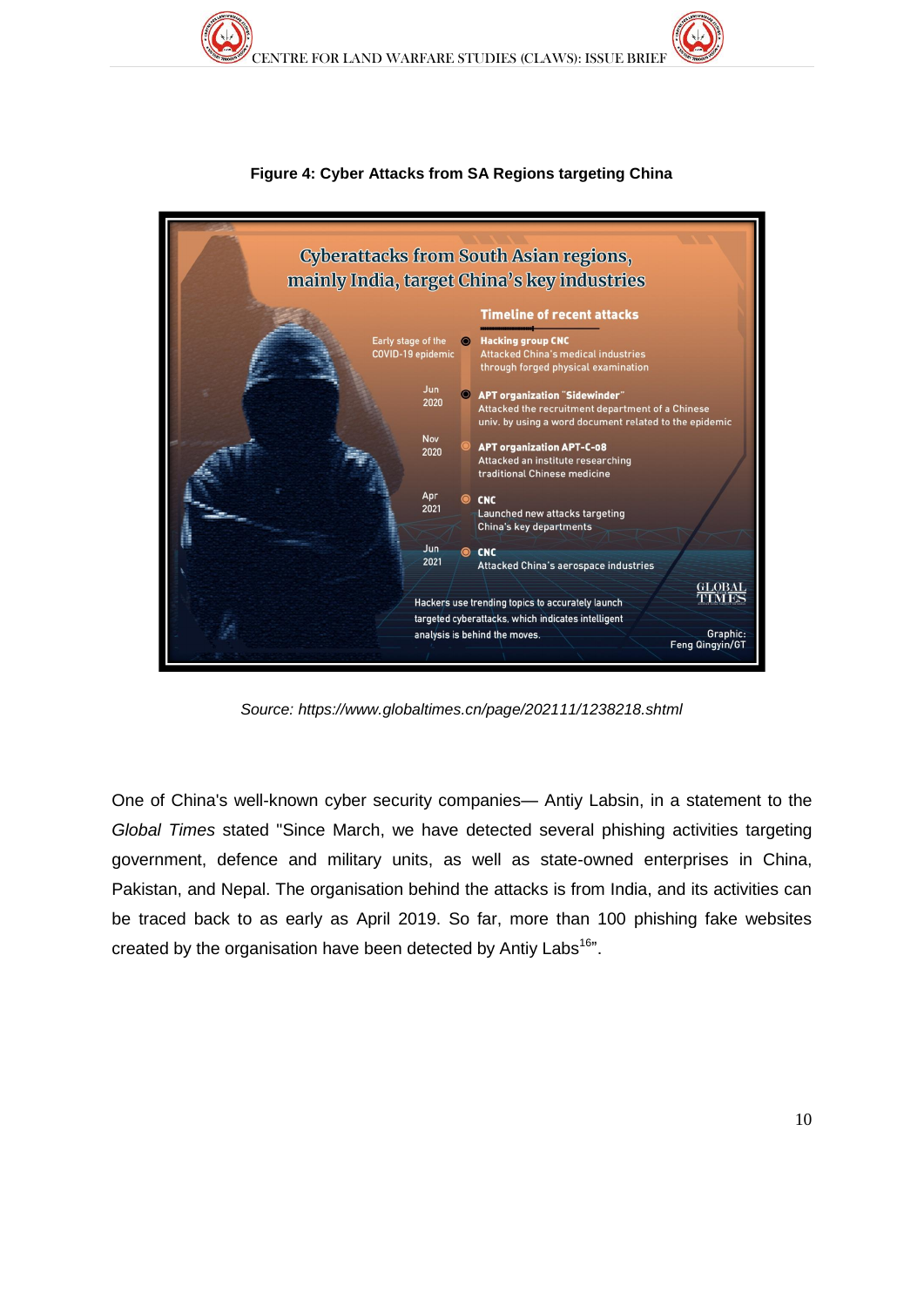

**Figure 5: Cyber Attacks on China's Key Industries**

*Source:<https://www.globaltimes.cn/page/202111/1238218.shtml>*

360 Security Technology, one of China's tech giants, told the Global Times, "hackers from India have been actively launching cyber attacks targeting multiple organizations and individuals in China in the past two years. In 2020, the company monitored and captured more than 100 initial payloads mostly from India and they induced users to execute malicious payloads through harpoon emails in various fields."<sup>17</sup>

Their attacks were largely on the rise in the first half of 2021, targeting education, government, aerospace and defence industries in many fields. The company said that those attacks were especially aimed at organisations or individuals mentioned in online trending topics—politics and economy, the pandemic situation and industrial activities. Cyber security analysts from the company believed that an intelligence organisation is likely behind such accurate hacks".<sup>18</sup>

#### **What should India do in Mission Mode**

11 *War Gaming of Probable Events.* Probable scenarios in a realistic environment should be 'wargamed' to determine the vulnerabilities in our systems and take appropriate remedial measures. For instance, consider this scenario. Just before a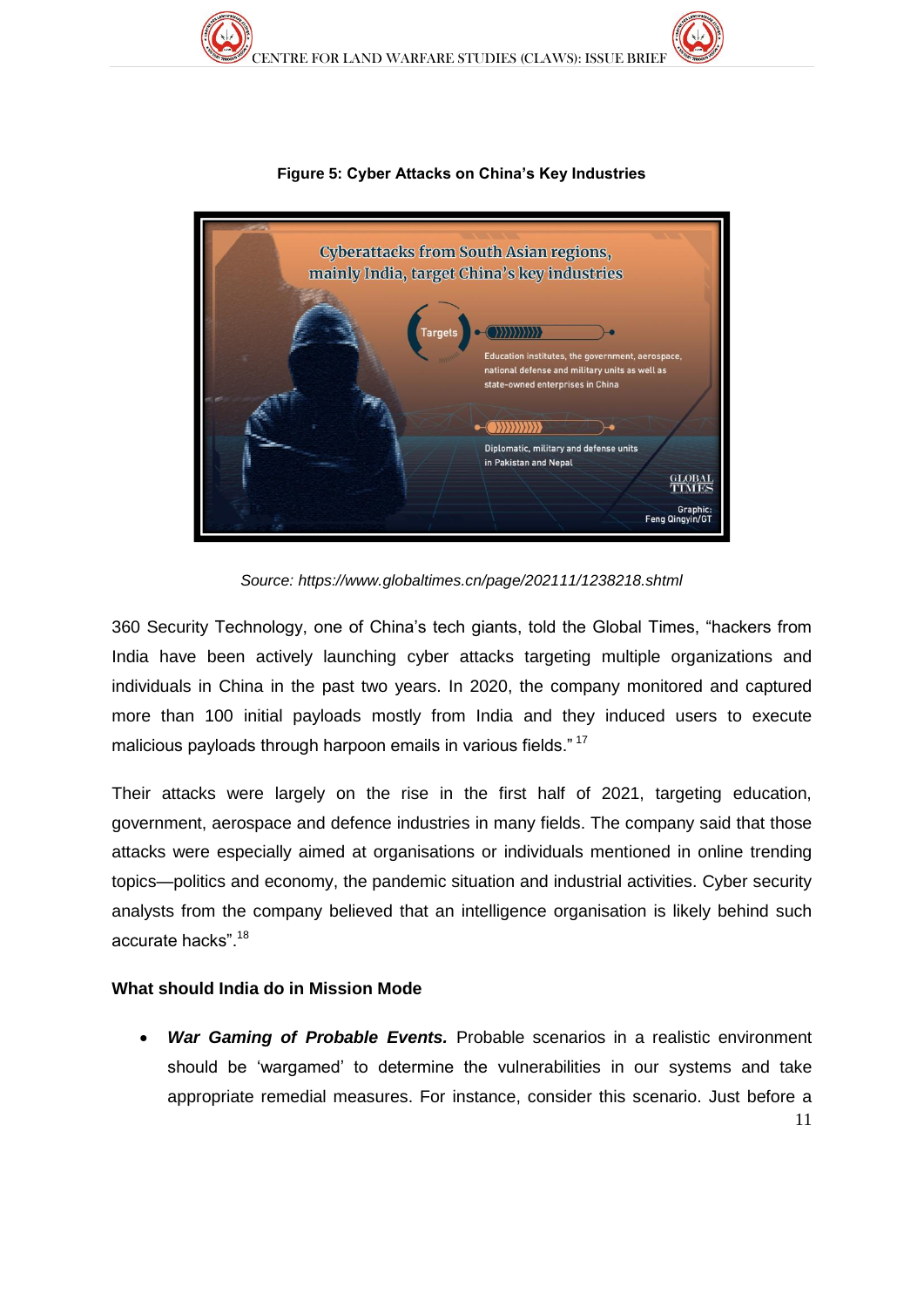conflict in India's North East, the power grid and railway communications network failed, adversely impacting the large-scale movement of men and material of the armed forces. War Gaming scenarios like these will help identify and plug weaknesses.

- *Mismatch in Cyber Security Measures.* Though, there has been improvements in the cyber defence of power networks, the efficacy varies. For example, the NTPC, other public sector undertakings and private sector may be well off in cyber protection, but can the same be said about the arrangement in a state-owned hydroelectric plant that is also connected to the national power grid? A hacker could quickly get into the national power grid through this poorly protected power plant and create mayhem at their choosing. What can India do to prevent this incident?
- *Development of Crypt Analysis Capability.* India does not have any high-grade crypt analysis capability. The introduction of 128 or 256 bits keys has made codebreaking extremely difficult. However, US National Security Agency (NSA) and U.K. Government Communications Headquarters (GCHQ) already possess this capability, as also perhaps Russia and China. India, therefore, should start the process of developing this capability. Crypt analysts and mathematicians with the power of supercomputers must come together to develop this capability. Collaboration with countries like Ukraine, Belarus, South Africa, Iran and Russia can be explored. There is a difference between cryptography and cryptanalysis. Cryptography is largely theoretical. Indian Army must invest in developing cryptanalysis capabilities and should not fritter away scarce resources.
- *Forensic Labs for Embedded Hardware and Software.* India is the world's biggest importer of military equipment, comprising plenty of electronic hardware and software components. No country shares its codes. There is always a chance of embedded hardware and software in such weapon platforms. What is the mechanism to check whether or not there is any malware in the increasingly sophisticated technology areas? What is the mechanism in the procurement of equipment procedure and supply chain management system to ensure that bugs are not present? While procuring, some legal and business clauses can be incorporated. India should develop its own testing facilities. Such testing facilities are extremely niche technology and expensive.<sup>19</sup>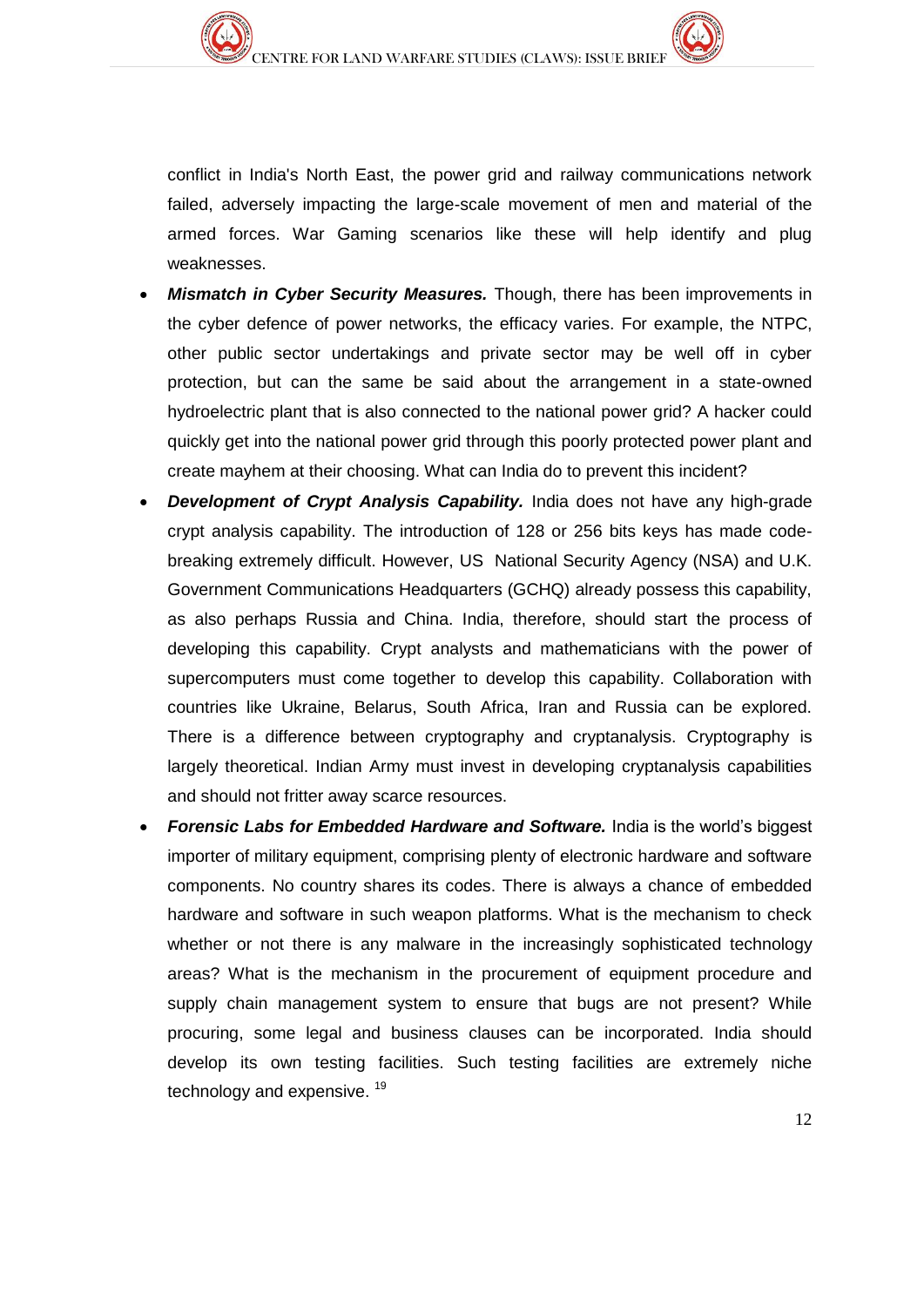- *Command and Control Set-Up.* There should be no ambiguity concerning the responsibility of organisations for cyber security. In the US NSA and Cyber Command come under the Department of Defense. In the UK, the GCHQ falls under the Foreign Ministry. In Israel, the National Cyber Bureau, directly under the Prime Minister, regulates activity in cyberspace. In India, the NTRO has been entrusted with this responsibility, which does not come under any Ministry and operates directly under the Prime Minister's Office. The interplay between the Ministry of Defence, the Armed Forces, the Ministry of Home Affairs, the Ministry of External Affairs and Intelligence Agencies (internal and external) needs to be clearly demarcated. Who will carry out offensive cyber operations in a conflict scenario? Can an intelligence agency do it, bearing in mind the rules of engagement or the laws of armed conflict?
- *Collaboration with Friendly Countries.* India should actively collaborate and exchange information with friendly countries like Japan, Taiwan, Vietnam and Australia. For developing niche technology, counties like Israel, Belarus, Romania and South Africa can be approached.

#### **Psychological Operations**

Information operations doctrine acknowledges the important role that cyberspace operations play in information operations. Whereas, cyberspace operations doctrine generally ignores this relationship and the human element.

In the Indian Armed Forces who is responsible for carrying out Psychological Operations? It requires a broad and deep integration of cultural and regional knowledge in concert with technical skills, knowledge, abilities and attributes. In the U.S Special Operations Command (USSOCOM) does the Psychological Operations.

Currently, the Indian armed forces and strategic community blindly follow US jargon. In today's world, if you want to influence the mind of the people and the leaders of the adversary, then what terminology should be used? Is it information operation, psychological operation, strategic communications, influence operations, perception management, public information operations, public field diplomacy, or similar terms? These terms are being used interchangeably, but they are not synonyms. The Indian Armed Forces must coin their own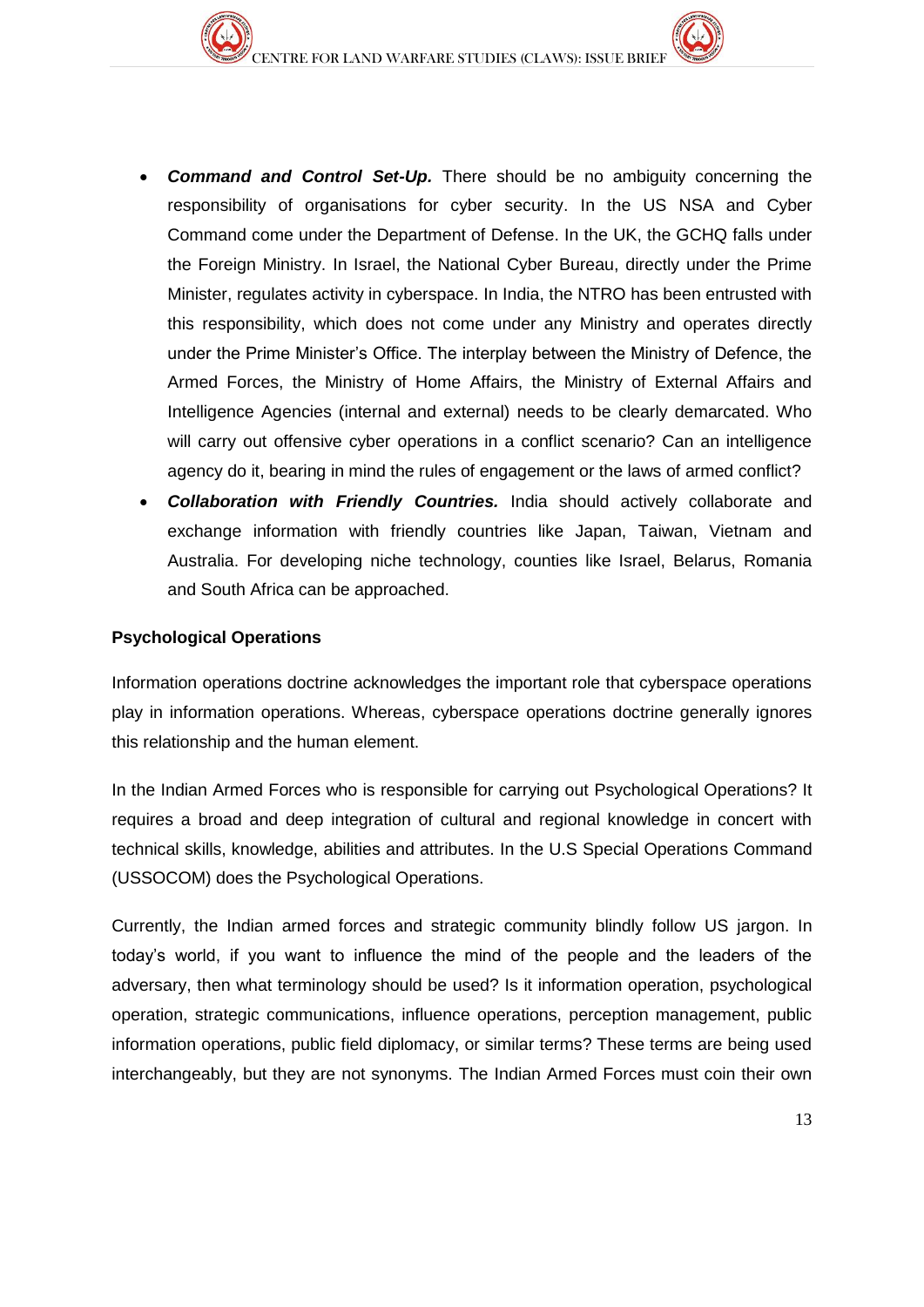common phrase and take appropriate actions to develop concepts, tactics, techniques and procedures.

Take, for instance, information warfare. The various stakeholders are the Ministry of Home Affairs and the Intelligence Agencies, Ministry of Defence, Ministry of External Affairs, Ministry of Information and Broadcasting, Ministry of Electronics and Information Technology, Ministry of Communications and Ministry of Education, Ministry of Law & Justice among others. Close coordination between these Ministries will be required to carry out information warfare against an adversary. As of now, there is no central agency to coordinate and lead such a task. The integration for the use of information operations within the armed forces is minimal as well.

The National Security Council Secretariat is the appropriate agency to be made responsible for information operations, given India's notoriously stove-piped bureaucracy.

#### **Actions Recommended to be Taken at the Chief of Defence Staff (CDS) Level**

The role of the armed forces for the protection of critical information infrastructure, including the private sectors, should be clearly defined. What happens when the armed forces are called in to provide aid to the civil authority in case of some cyber calamity?

The following actions are recommended:

- Should extensively use cyber training ranges. Preferably Indian Army should take the lead.
- Should develop and implement professional development courses to build leaders and elite forces in the cyber branches of all services.
- The MoD and the Army should leverage appropriate expertise outside the military, that is from academia, industry and individuals to augment their cyberspace planning, operation and capability development.
- Should establish a Centre of Excellence (CoE) dedicated to the cyber domain. The Indian Army can be the lead agency as it has already a CoE at the Military College of Telecommunication Engineering (MCTE), Mhow.
- Coordinate with the services and integrate cyber operations and related activities.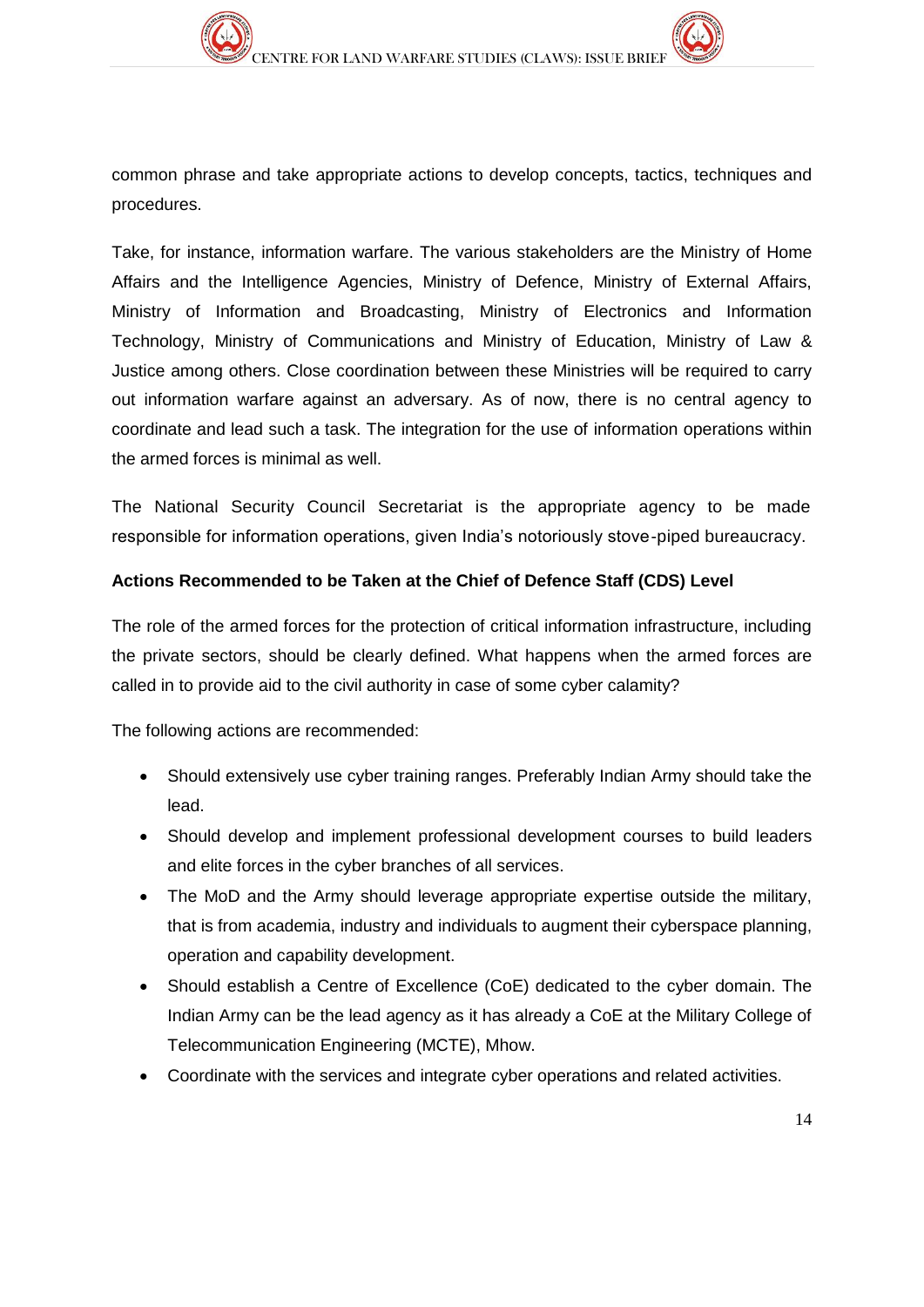- Should develop theories and concepts of cyber operations at strategic, operational and tactical levels.
- Should encourage open discussion regarding the future evolution of military cyberspace in terms of tasks, authorities and organisational structures.
- Should consider raising an organisation like the Defense Information Systems Agency (DISA) under the US Department of Defense which provides, operates and assures command & control and information sharing capabilities in direct support to war fighters and national level leaders across the full spectrum of military operations.
- Should create a mechanism to ensure that bugs are not present in the procurement of equipment and supply chain management system.
- Should define Rules of Engagement for armed conflicts.
- Should lay down human resource development policies for the Armed Forces in the cyber domain. It will require drastic changes to attract and keep talents in such niche technology areas. The Chiefs of the Army, Navy and the Air Force should direct their military secretary branch and its equivalents to treat the cyber career field as a national security priority, where promotion boards must understand the cyber mission as a priority and facilitate recruitment, retention and career-long professional development in cyber expertise.
- Create a red team for performing operations on MoD critical systems and critical infrastructure.
- The Defence Minister of India should be regularly updated on identified challenges, plans and progress.
- Direct DCA to develop cyber capabilities/effects focused on adversary military targets, which would include:
	- o Development of infrastructure and tools to support his Forces.
	- o Ensure operational experience and an appropriately skilled workforce.
	- o Create agility to respond to dynamic situations/opportunities.
- Develop a deliberate plan and acquisition strategy that leverages existing infrastructure and identify where new infrastructure and tools are required.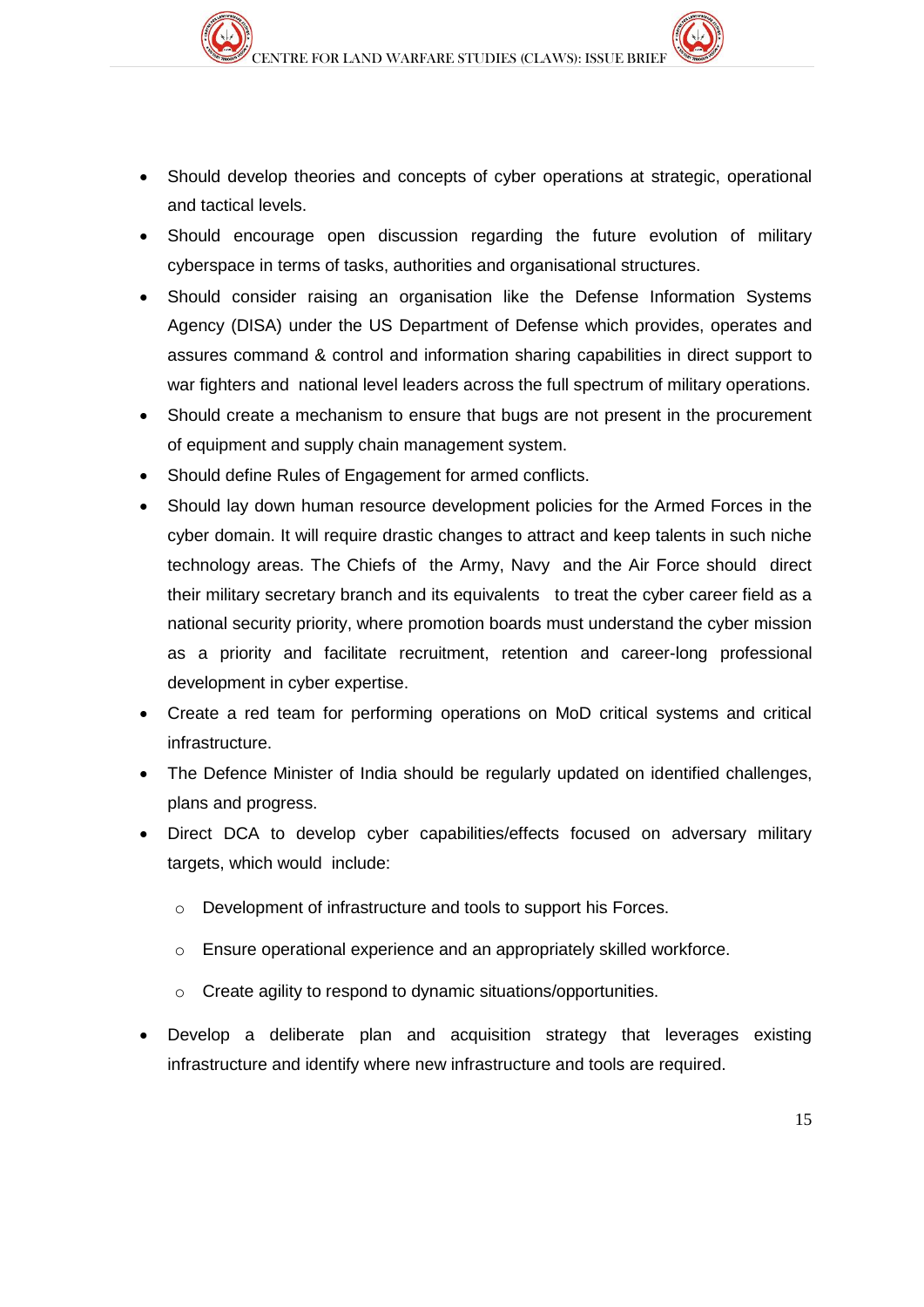- Develop a plan for joint training, exercises and ultimately operations with and alongside other national cyber organisations operating as joint teams.
- Ask DCA to establish and enlarge professional military education opportunities at all levels, allowing military personnel to work in cyber-related private sector positions. Should encourage greater commercial exchange opportunities to improve skills and operational understanding.
- Create a mechanism to coordinate national cyber priorities and private-public collaboration across the spectrum of peace, no war no peace, and war. DCA should play a key and unique role in this.
- The Office of Net Assessment in HQ IDS should institute a continuous strategic net assessment process to support its operations. This process should leverage the Intelligence Community, industry & academia and integrate red team assessment activity for measuring our effectiveness in cyberspace.
- Should coordinate with MHA and the Ministry of Law and Intelligence Agencies to review existing laws governing action in cyberspace. Should update or draft replacement language to protect own people and promote national interests in cyberspace.
- The incident of the compromise of widely used enterprise IT systems (SolarWinds), reportedly by Russian intelligence and Russian cyberattacks against Ukraine's critical infrastructure, are well known. In case of such happening in India, what should be our action? What offensive cyber capabilities should we develop? Should war game all these likely eventualities and take action accordingly.
- The responsibilities should be made clear. For example, who should take action against ransomware crime groups, terrorist operations online or state actors like China or Pakistan?

#### **Development of Deterrence Capability<sup>20</sup>**

Though this is a highly classified domain, the armed forces and intelligence agencies must develop these capabilities in close cooperation. These should be tested in peacetime to be employed in the event of war. Projects that can be undertaken as part of capability development could include: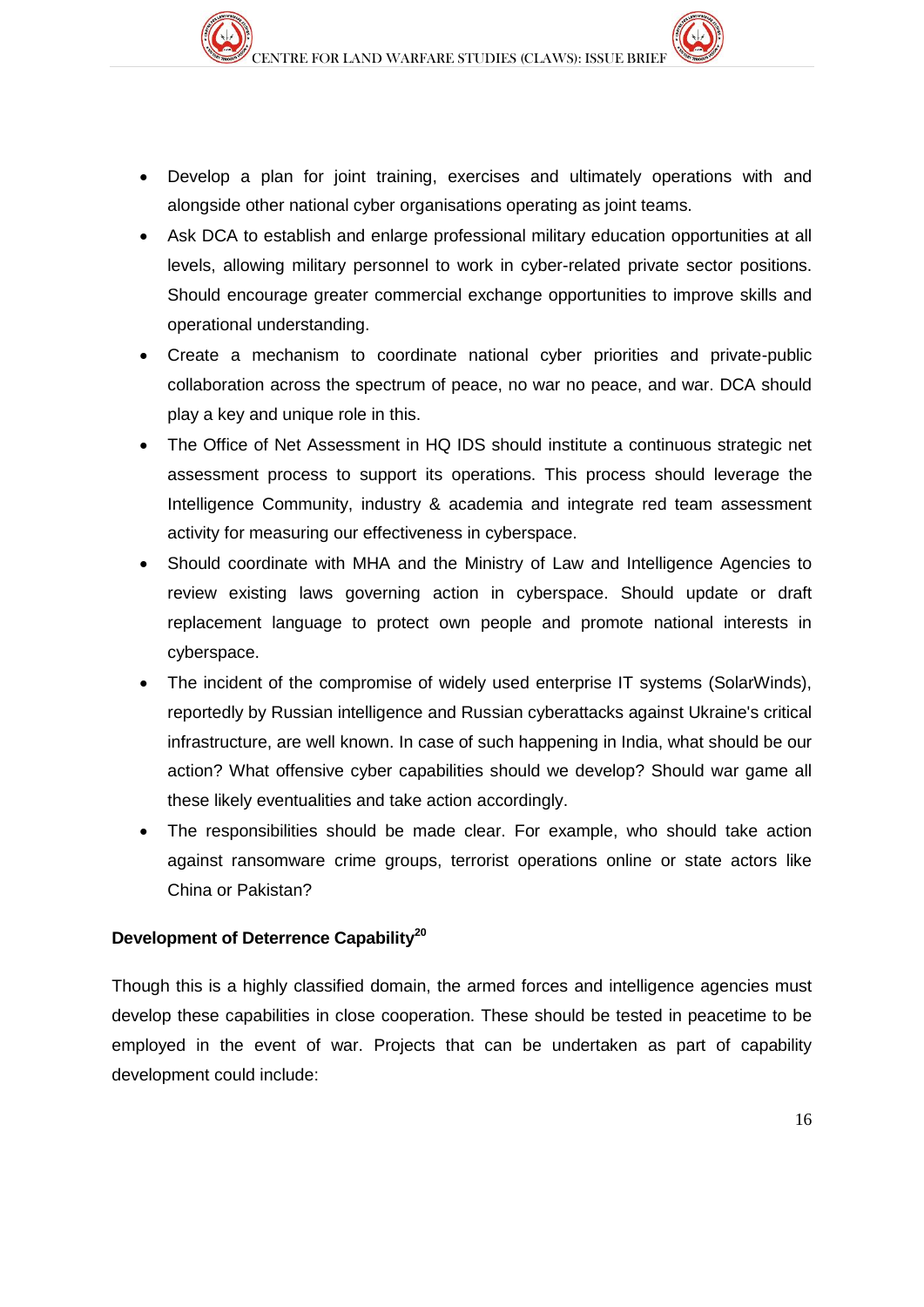- How to penetrate the adversary's classified military networks?
- How to isolate a built-up area electronically and in the cyber domain before carrying out any kinetic operation?
- The kind of tasking to be given to Special Forces operating deep inside enemy territory. For instance, can they puncture the enemy's optical fibre cable networks and obtain data?
- Develop malware in pen drives to be inserted into the enemy's classified network with the help of intelligence agencies so that information is sent back undetected at appropriate times.
- Develop cyber exploits to be planted in the enemy's key military infrastructure like telephone exchanges, main servers of classified networks or radar installations to explode electronically at an appropriate time to make them non-functional.
- How to influence the minds of opposing operational, strategic commanders and leaders, especially of our northern neighbours?
- The security of the tactical data link of India's extremely costly airborne early warning and control system related to other flying aircrafts or bases. India must develop its own solutions for such highly classified links and not rely on foreign technology.
- How to overcome electronic and cyberattacks by a swarm of drones? How to develop a malware that can be flown into an adversary's dense radar coverage, homed onto the radar beam and inserted to make the Air Defence Command and Control Systems malfunction, like in Operation ORCHARD?<sup>21</sup>

*Removal of Chinese Network Equipments.* Earlier, there was no national policy on the use of Chinese network equipments and hardware. The audit authorities have no concern for national security and insist on the least price. Chinese companies always have the advantage of low prices. In the L-1 syndrome, Chinese telecom equipments get inducted into many sensitive and classified network of the Indian Armed Forces. Although commanders at every level have the authority to overrule audit observation on the grounds of security and procure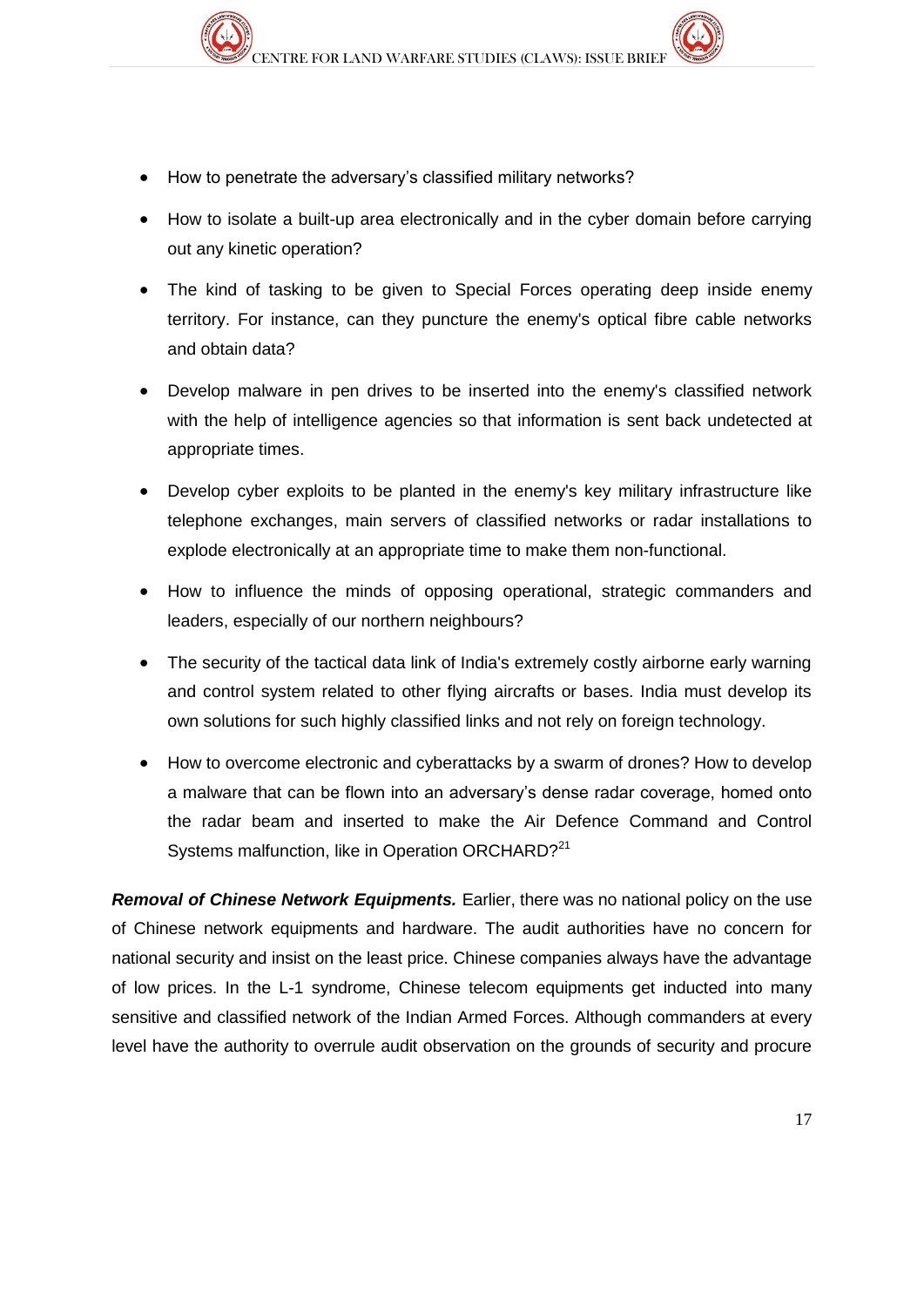equipment, this option is generally not undertaken for valid reasons. In the changed scenario, efforts should be made now to remove the Chinese equipments from these networks.

*Cyber Capabilities at Operational and Tactical Levels.* What is our policy to provide cyber capabilities at the operational and tactical level? Due to the characteristic of target equipments and terrain features in operational and tactical battlefields, proximity to the target is essential. In the US, to carry out sophisticated cyber operations in operational and tactical battlefields, the most elite and niche technology cyber warfare experts from the NSA's Tailored Access Operations are included at appropriate levels in the battlefield. They carry out the tasks and report back to the headquarters. The Indian Army should also have similar arrangements with NTRO. The procedures should be rehearsed well in advance and glitches sorted out.

There are no boundaries in the cyber domain. Any offensive cyber operation at the lowest level can quickly go out of control and become global. Stuxnet did not remain within the confines of Iranian Nuclear Installations. Russia carried out NotPetya cyber-attack against Ukraine in June 2017. It quickly spread worldwide and caused damage of more than \$10 billion.

We need specifically trained senior officers who have the technical and strategic education to carry out offensive cyber operations by the armed forces. The current focus is on developing technically skilled people in the junior ranks. The General Cadre strategic leadership of Indian Army comes from National Defence Academy. Most of them are from Sainik Schools. A large number of them are arts graduate from the Jawaharlal Nehru University(JNU). The existing Professional Military Education (PME) does not educate and prepare Indian Army's strategic leadership to operate in extremely high-tech niche technology areas<sup>22</sup>. Without adequate knowledge and expertise, it will not be proper to give responsibility to the Indian Army's strategic leadership for offensive cyber operations. It may have catastrophic consequences.

It is strongly recommended that no offensive cyber operations be carried out at the army's tactical, operational, and strategic levels.

Cyber operations capabilities in the tactical battle area could include the following: $^{23}$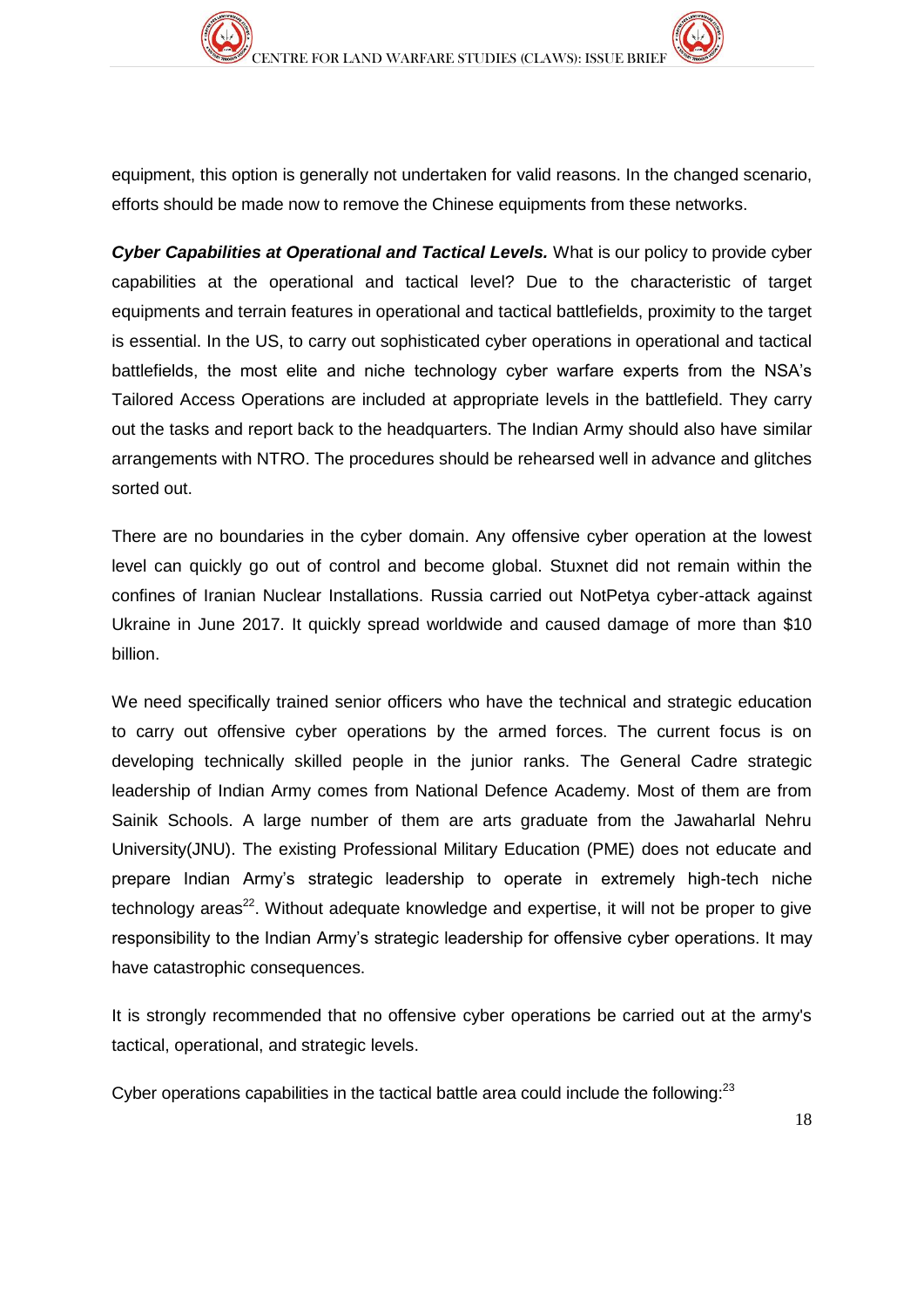- Collect intelligence by rapidly exploiting captured digital media.
- Counter and exploit adversaries' unmanned aerial systems by exploiting data feeds.
- Protect friendly unmanned aerial systems functioning in the area of operations.
- Gaining access to closed networks in or near the area of operations, including extracting and injecting data.
- Using electronic warfare systems as "delivery platforms for precision cyber effects".
- Exploiting new devices emerging from latest trends and opportunities.
- Conducting cyberspace intelligence, surveillance and reconnaissance operations.
- Engaging in offensive social media operations.

**Bug Bounty Program.** The US Army conducts 'Bug Bounty Program' to incentivise security research and reporting of real-world security vulnerabilities in exchange for monetary rewards. This helps in resolving the vulnerabilities before the adversaries exploit them. The last Program was held from 06 January to 17 February 2021.

Bug Bounty Programs are an effective force multiplier for securing critical Army networks, systems and data. By crowdsourcing solutions with the help of military and civilian ethical hackers, the existing security measures are complemented.

The participants had identified 238 vulnerabilities, including 102 rated high or critical and designated for immediate remediation. More than \$150,000 was awarded to eligible civilian hackers in bounties during "Hack the Army 3.0".<sup>24</sup> In China the Chinese hackers compete to find new cyber vulnerabilities in Tianfu Cup. The competition has shown the noteworthy technical talent of participating Chinese individuals<sup>25</sup>. Indian Army should also organise such 'Bug Bounty Programs' to identify vulnerabilities in their network and take remedial measures.

*HRD Policy.* The Human Resource Development (HRD) Policies for the armed forces will require drastic changes to attract and retain talent in the niche technology areas. The present policies for talent management are inadequate.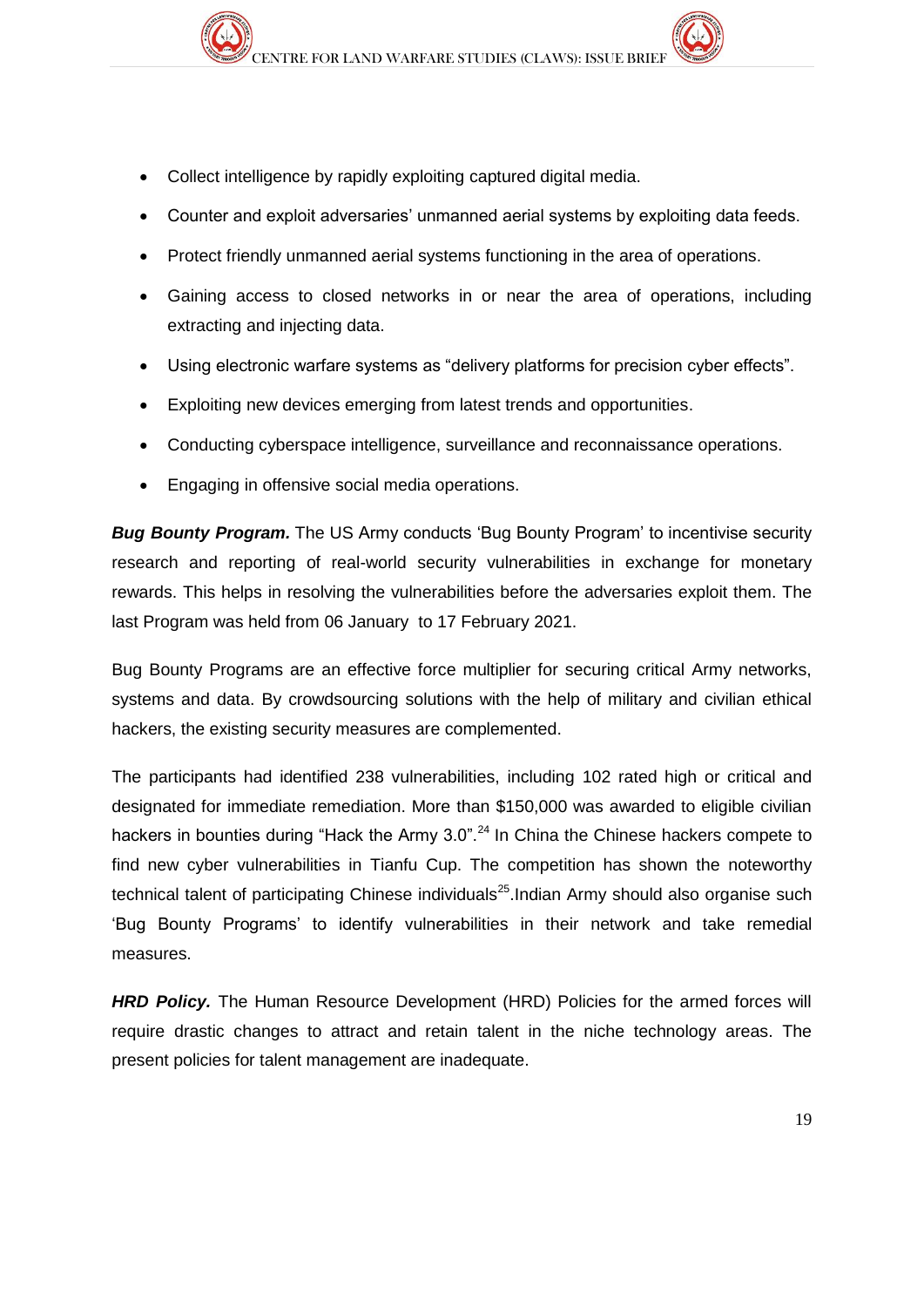

India has been a target of cyber espionage by several states. India understands that its defensive capabilities are comparatively weak. India has increased its diplomatic efforts to bring cyberspace governance within the rules-based international order. For dealing with states carrying out cyber operations against India, it maintains a realistic approach. At least in the public domain, it is unknown whether India will use the options of retaliatory measures for acts that fall below the thresholds of a 'threat or use of force' or 'armed attack' under international law.

India's bilateral cyber partnership with the US is well developed. India pursues bilateral cyber dialogues with several states, including the European Union, the UK and Russia. The cyber partnership with UK is particularly well developed.<sup>26</sup> Information from the open domain indicates that India has developed relatively advanced offensive cyber capabilities focused on Pakistan. It is believed that the focus may have been shifted more to countering China.<sup>27</sup>

No cyber defence can be full-proof. Every piece of hardware, software, code, connectivity, privilege and access at all times cannot be protected. Attacks will come, and defences will be breached. If the Chinese hackers can breach the Pentagon, it can happen in India also. Points to be considered are: when do we realise that breach has happened, does it have the capacity to damage the system, what is the resilience of the system, how much time it takes to plug the gap etc. The September 2019 cyber exploitation by North Korean cyber criminals in India's largest civil nuclear facility— the Kudankulam Nuclear Power Plant in Tamil Nadu, was undoubtedly a wake-up call. If a cybercrime team from North Korea can penetrate India's largest nuclear power plant, surely state-backed cyber attacks can cause much more damage. The shortcomings detected in that incidence should have been corrected by now. Who could imagine that nuclear power plants were not part of the responsibilities of NCIIPC?<sup>28</sup> Was the malware detected by in house expertise of CERT- In or NCIIPC, or did they get the information provided by Recorded Future? How come all these major breaches in recent cyber exploitation activities in critical information infrastructures have been reported by foreign cyber security companies and not detected by us? Typically cyber exploitation activities for industrial espionage are carried out by The Ministry of State Security (MSS) of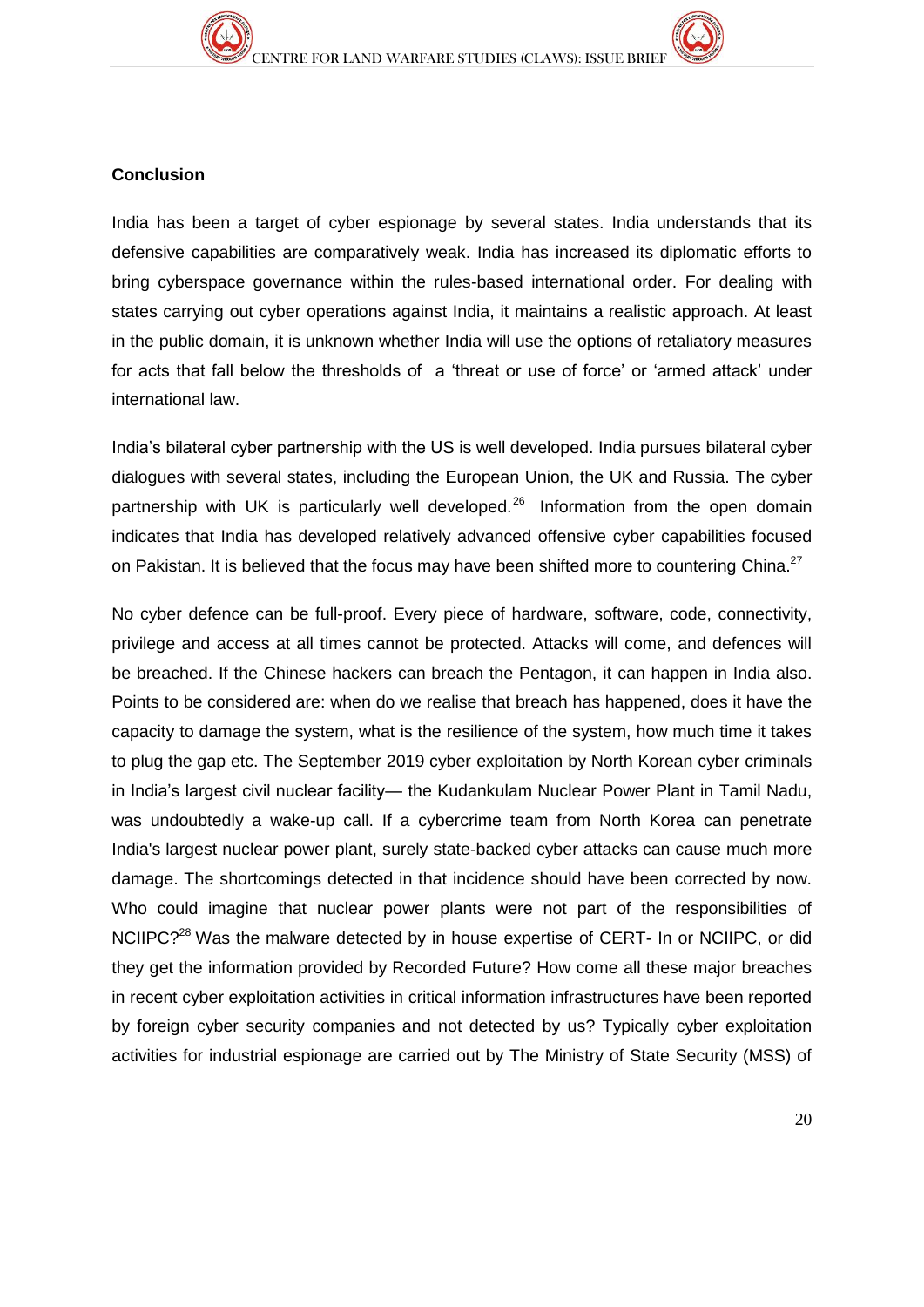the Chinese government and not by PLA. The affiliation of Red Echo to PLA should raise heckles as it would indicate the intention of a cyber attack by PLA in an opportune time.

There are question marks on Indian cyber security companies. Some of the experts may be earning big bucks in US IT companies' Bug Bounty Programs. It is time now for them to show their expertise in detecting breaches in Indian critical information infrastructure. How do we get them to work for the Indian system? Bureaucratic hurdles have to be overcome. The Nation must be assured of the resilience of India's critical information infrastructure. It is given that breaches will take place. The issue is what we do after the breach has happened. Can we hack the hackers? What are our deterrence capabilities against an adversary like China?

It seems India has miles to go in the cyber domain.

#### **End Notes**

3 "Global Cyber security Index (GCI) 2018", *International Telecommunication Union*, 2019, p. 58. Available at [https://www.itu.int/dms\\_pub/itu-d/opb/str/D-STR-GCI.01-2018-PDF-E.pdf.](https://www.itu.int/dms_pub/itu-d/opb/str/D-STR-GCI.01-2018-PDF-E.pdf) Accessed on 31 March 2022.

#### 4 Ibid.

<sup>6</sup> Drew Spaniel, "Playing to Win: Using Strategy to Create Your Cybersecurity Battleplan",*Institute for Critical Infrastructure Technology*, March 2022. Avialable at [https://icitech.org/category/latest-posts/.](https://icitech.org/category/latest-posts/) Accessed on 31 March 2022.

7 Julia Voo et al, "National Cyber Power Index 2020", *Belfer Center for Science and International Affairs Harvard Kennedy School*, September 2020. Available at [https://www.belfercenter.org/sites/default/files/2020-09/NCPI\\_2020.pdf.](https://www.belfercenter.org/sites/default/files/2020-09/NCPI_2020.pdf) Accessed on 01 April 2022.

<sup>8</sup> Pete Willams, "FBI Director Wray Says Scale of Chinese Spying in the US Blew Me Away", 01 February 2022. Available at https://www.nbcnews.com/politics/politics-news/fbi-director-wray-says-scale-chinese-spying-us-blew-away-rcna14369. Accessed on 01 April 2022.

<sup>-</sup>1 "Cyber Capabilities and National Power: A Net Assessment", *IISS*, 28 June 2021. Available at [https://www.iiss.org/blogs/research-paper/2021/06/cyber-capabilities-national-power.](https://www.iiss.org/blogs/research-paper/2021/06/cyber-capabilities-national-power) Accessed on 31 March 2021.

<sup>2</sup> "Indian Computer Emergency Response Team, Ministry of Electronics and Information Technology", *CERT-In Annual Report*, 2019. Available at https://www.cert-in.org.in/Downloader?p ageid=22&type=2&fileName=ANUAL-2020-0001.pdf. Accessed on 31 March 2022.

<sup>&</sup>lt;sup>5</sup> Eviatar Matania and Lior Yoffe, "Some Things the Giant Could Learn from the Small: Unlearned Cyber Lessons for the US from  $\frac{1}{10}$  Israel",  $\frac{1}{10}$  The Cyber Defense Review, Winter 2022. Available at from Israel", *The Cyber Defense Review*, Winter 2022. Available at [https://cyberdefensereview.army.mil/Portals/6/Documents/2022\\_winter/11\\_Matania\\_Yoffie\\_CDR\\_V7N1\\_WINTER\\_2022.pdf?ve](https://cyberdefensereview.army.mil/Portals/6/Documents/2022_winter/11_Matania_Yoffie_CDR_V7N1_WINTER_2022.pdf?ver=Y-_Ofzd37FWrxaZmICkkFQ%3D%3D) [r=Y-\\_Ofzd37FWrxaZmICkkFQ%3D%3D.](https://cyberdefensereview.army.mil/Portals/6/Documents/2022_winter/11_Matania_Yoffie_CDR_V7N1_WINTER_2022.pdf?ver=Y-_Ofzd37FWrxaZmICkkFQ%3D%3D) Accessed on 31 March 2022.

<sup>9</sup> "China's Microsoft Hack May Have Had A Bigger Purpose Than Just Spying", *NPR*, 26 August 2021. Available at [https://www.npr.org/2021/08/26/1013501080/chinas-microsoft-hack-may-have-had-a-bigger-purpose-than-just-spying.](https://www.npr.org/2021/08/26/1013501080/chinas-microsoft-hack-may-have-had-a-bigger-purpose-than-just-spying)  Accessed on 01 April 2022.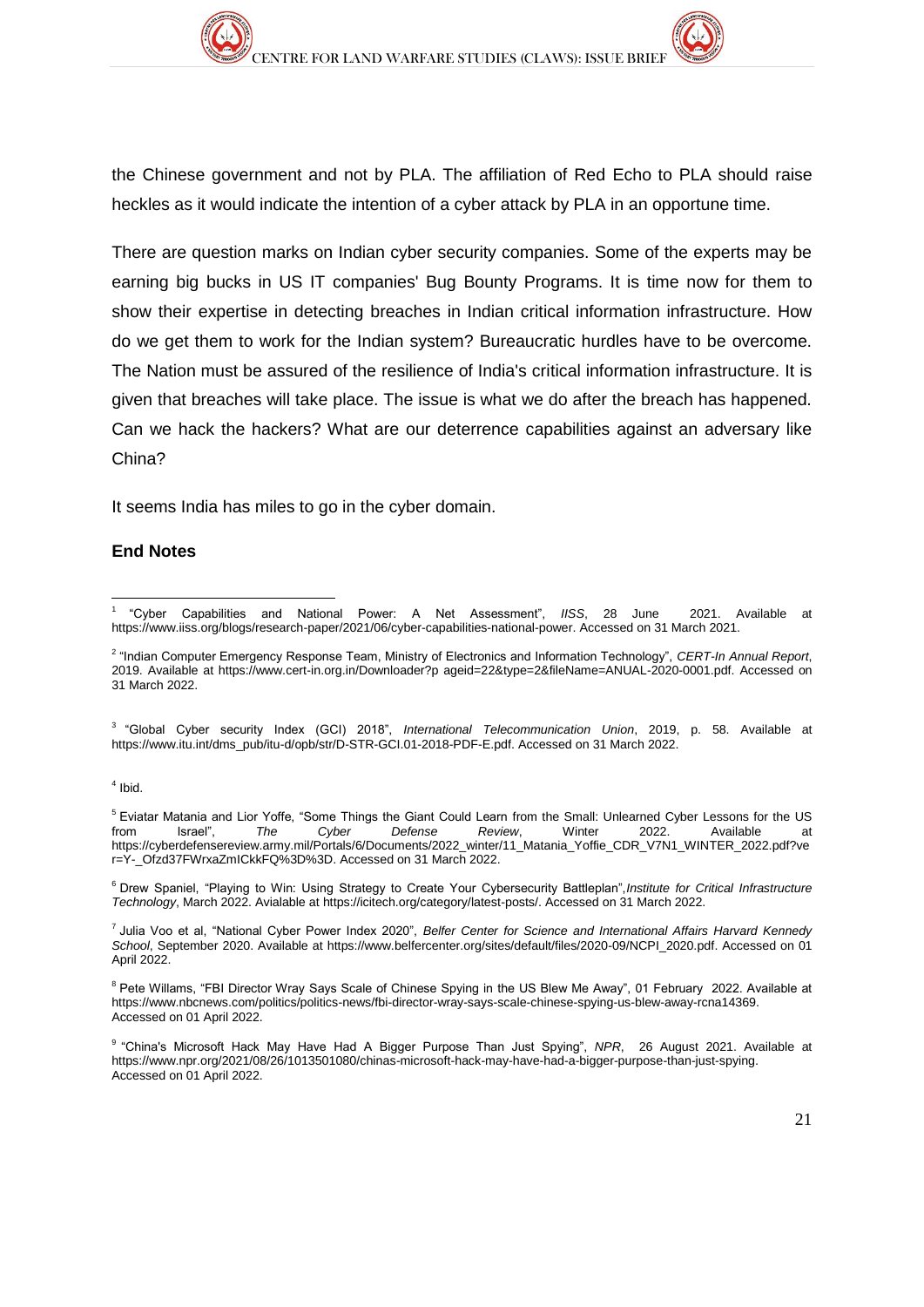1 <sup>10</sup>"Annual Threat Assessment of the US Intelligence Community", *Office of the Director of National Intelligence*, 09 April 2021. Available at [https://www.dni.gov/files/ODNI/documents/assessments/ATA-2021-Unclassified-Report.pdf.](https://www.dni.gov/files/ODNI/documents/assessments/ATA-2021-Unclassified-Report.pdf) Accessed on 01 April 2022.

<sup>11</sup> "Annual Report to Congress: Military and Security Developments Involving the People's Republic of China", *US Department of Defense*, 15 May 2017, p.72. [https://www.defense.gov/Portals/1/Documents/pubs/2017ChinaMilitaryPowerReport.PDF.](https://www.defense.gov/Portals/1/Documents/pubs/2017ChinaMilitaryPowerReport.PDF) Accessed on 02 April 2022.

<sup>12</sup> PK Mallick, "Cyber Attack on Kudankulam Nuclear Power Plant: A Wake Up Call", *Vivekananda International Foundation*, December 2019. Available at [https://www.vifindia.org/paper/2019/december/18/cyber-attack](https://www.vifindia.org/paper/2019/december/18/cyber-attack-on-kudankulam-nuclear-power-plant)[on-kudankulam-nuclear-power-plant.](https://www.vifindia.org/paper/2019/december/18/cyber-attack-on-kudankulam-nuclear-power-plant) Accessed on 02 April 2022.

<sup>13</sup> John Leyden, "Indian cyber espionage activity rising amid growing rivalry with China-Pakistan, *Port Swigger*, 25 February 2021. Available at [https://portswigger.net/daily-swig/indian-cyber-espionage-activity-rising-amid-growingrivalry-with-china](https://portswigger.net/daily-swig/indian-cyber-espionage-activity-rising-amid-growingrivalry-with-china-pakistan)[pakistan.](https://portswigger.net/daily-swig/indian-cyber-espionage-activity-rising-amid-growingrivalry-with-china-pakistan) Accessed on 02 April 2022.

<sup>14</sup> "Study suggests Chinese cyber campaign targeted India's power grid after Galwan Valley clash", *Deccan Herald*, 01 March 2021. Available at [https://www.deccanherald.com/national/study-suggests-chinese-cybercampaign-targeted-indias-power-grid](https://www.deccanherald.com/national/study-suggests-chinese-cybercampaign-targeted-indias-power-grid-after-galwan-valley-clash-956614.html)[after-galwan-valley-clash-956614.html.](https://www.deccanherald.com/national/study-suggests-chinese-cybercampaign-targeted-indias-power-grid-after-galwan-valley-clash-956614.html) Accessed on 03 April 2022.

<sup>15</sup> Joseph C Chen, Jaromir Horejsi, Ecular Xu, "Side Winder Uses South Asian Issues for Spear Phishing, Mobile Attacks", *Trend Micro*, 09 December 2020. Available at [https://www.trendmicro.com/en\\_us/research/20/l/sidewinderleverages-south](https://www.trendmicro.com/en_us/research/20/l/sidewinderleverages-south-asian-territorial-issues-for-spear-ph.html)[asian-territorial-issues-for-spear-ph.html.](https://www.trendmicro.com/en_us/research/20/l/sidewinderleverages-south-asian-territorial-issues-for-spear-ph.html) Accessed on 05 April 2022.

<sup>16</sup> "GT investigates: Hacking China's medical institutes at COVID-19 outbreak, targeting aerospace firms during China's space<br>missions - Cyberat tacks from India disclosed", Global Times, 05 November 2021. Available at missions – Cyberat tacks from India disclosed", *Global Times*, 05 November 2021. Available at [https://www.globaltimes.cn/page/202111/1238218.shtml.](https://www.globaltimes.cn/page/202111/1238218.shtml) Accessed on 05 April 2022.

18 Ibid.

<sup>19</sup>PK Mallick, "Research and Development in Cyber Domain and Indian Perspective", *VivekanandaInternational Foundation*, September 2019. Available at [https://www.vifindia.org/paper/2019/september/05/research-and](https://www.vifindia.org/paper/2019/september/05/research-and-development-in-cyber-domain-and-indian-perspective)[development-in-cyber-domain-and-indian-perspective](https://www.vifindia.org/paper/2019/september/05/research-and-development-in-cyber-domain-and-indian-perspective) . Accessed on 06 April 2022.

<sup>20</sup> AK Singh and Balraj Nagal (eds), Military Strategy for India in the 21<sup>st</sup> Century, New Delhi: KW Publishers, 2019. ISBN 978-9387324817, Ch-8.

<sup>21</sup> Caren Kaplan, "Air power's visual legacy: Operation Orchard and Aerial Reconnaissance Imagery as Ruses de Guerre", *Critical Military Studies*, 05 November 2014, Available at [https://www.tandfonline.com/doi/full/10.1080/23337486.2014.974949.](https://www.tandfonline.com/doi/full/10.1080/23337486.2014.974949) Accessed on 05 April 2022.

<sup>22</sup> PK Mallick, "Professional Military Education: An Indian Experience", *Vivekananda International Foundation*, 22 November 2017. Available at [https://www.vifindia.org/occasionalpaper/2017/november/22/professional-military-education-an-indian](https://www.vifindia.org/occasionalpaper/2017/november/22/professional-military-education-an-indian-experience.Accessed%20on%2005%20April%202022)[experience.Accessed on 05 April 2022.](https://www.vifindia.org/occasionalpaper/2017/november/22/professional-military-education-an-indian-experience.Accessed%20on%2005%20April%202022) 

<sup>23</sup> PK Mallick, "Cyber Security in India Present Status", *Vivekananda International Foundation*, October 2017. Available at [https://www.vifindia.org/issuebrief/2017/octobe/30/cyber-security-in-india-present-status.](https://www.vifindia.org/issuebrief/2017/octobe/30/cyber-security-in-india-present-status) Accessed on 05 April 2022.

<sup>24</sup> Bill Roche, "Latest Hack the Army bug bounty wraps up, increasing network security", 10 June 2021. Available [athttps://www.army.mil/article/247381/latest\\_hack\\_the\\_army\\_bug\\_bounty\\_wraps\\_up\\_increasing\\_network\\_security.](https://www.army.mil/article/247381/latest_hack_the_army_bug_bounty_wraps_up_increasing_network_security) Accessed on 05 April 2022.

<sup>25</sup> JD Work, "China Flaunts Its Offensive Cyber Power", *War on the Rocks*, 22 October 2021, [https://warontherocks.com/2021/10/china-flaunts-its-offensive-cyber-power/.](https://warontherocks.com/2021/10/china-flaunts-its-offensive-cyber-power/) Accessed on 05 April 2022.

 $^{26}$  N.1.